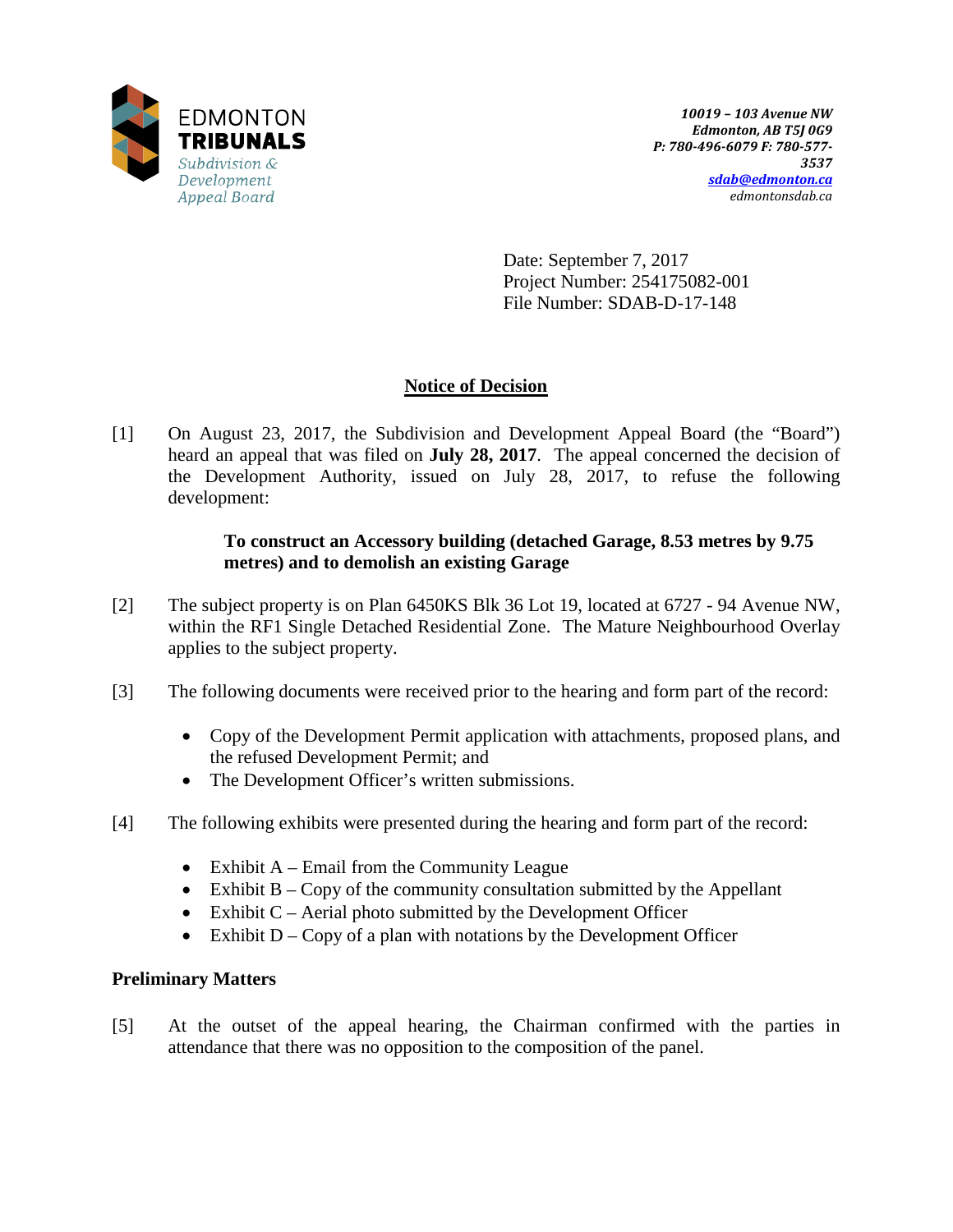- [6] The Chairman outlined how the hearing would be conducted, including the order of appearance of parties, and no opposition was noted.
- [7] The appeal was filed on time, in accordance with Section 686 of the *Municipal Government Act*, R.S.A 2000, c. M-26 (the "*Municipal Government Act*").

## **Summary of Hearing**

- *i) Position of the Appellant, Mr. J. Halayko:*
- [8] The existing detached Garage was built in the 1960s. The floor is separating from the slab and the corners of the garage are sinking.
- [9] The proposed new Garage will be insulated and will have roof racks to provide additional storage. Nine foot overhead doors are proposed so that vehicles can be parked inside without having to remove roof racks and ski boxes.
- [10] The existing garage has settled over the years. The lot will be graded to address drainage problems and the driveway to the proposed Garage will be sloped into the rear lane to prevent water from backing up into the Garage. This will result in an increase in the height of the garage.
- [11] The proposed storage attic will provide much needed storage space.
- [12] The proposed gable roof will maximize the number of solar panels that can be installed on the south face of the proposed Garage.
- [13] The decision was made to build a new garage rather than move because the Appellant likes the neighbourhood and neighbours.
- [14] Mr. Halayko discussed and reviewed the proposed plans with all of the affected neighbours and the Community League. An email of support from the President of the Community League, marked Exhibit A, as well as a list of the addresses that were contacted, marked Exhibit B, were submitted. Everyone that he spoke to, including his neighbour who resides to the east, supported the proposed development.
- [15] He specifically discussed the proposed height of the garage with his neighbour who resides to the east because he will be impacted the most from the proposed height of the garage.
- [16] Mr. Halayko provided the following information in response to questions:
	- a) His neighbour to the east lives alone and very rarely uses the amenity space in the rear yard.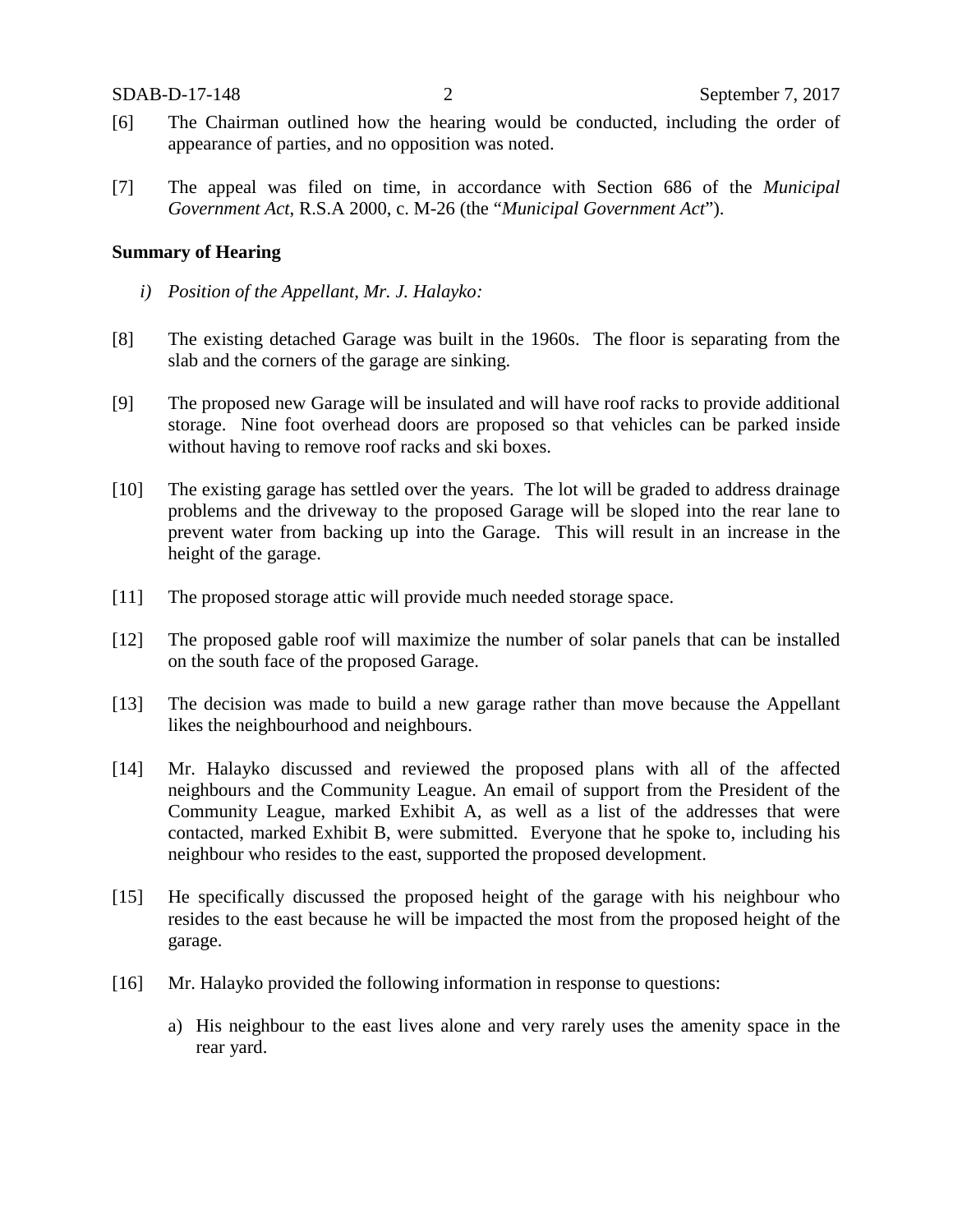- b) There is a temporary shed located beside the detached garage in his neighbour's rear yard.
- c) The existing detached garage is four feet shorter and six feet narrower than the proposed three-car Garage.
- d) The lot should not impact drainage onto adjacent lots.
- e) A window has been included in the attic in order to provide some natural light to the space.
- f) The Garage has been sited in order to retain an existing mature tree and as much of the rear yard amenity space as possible.
- g) A gable style roof was chosen because it is optimal for the installation of solar panels.
- *ii) Position of the Development Officer, Mr. B. Liang:*
- [17] Mr. Liang reviewed his method of calculating the height of the proposed detached Garage. The average Grade was determined by using the four corners of the lot, pursuant to Section 52.4(b) of the *Edmonton Zoning Bylaw*. However, during his initial review the height was calculated from the concrete slab to the roof ridge instead of from Grade to roof ridge. This correction results in a variance for the maximum ridge line of the roof of 1.3 metres instead of 0.8 metres as noted on the refused Development Permit application.
- [18] He referenced an aerial photograph, marked Exhibit C, to illustrate that the proposed detached Garage will be located similarly to the existing detached Garage.
- [19] The proposed development complies with the minimum setback requirements.
- [20] The proposed Garage is noticeably over height. He could not confirm the height of the existing single detached house.
- [21] A Garage with a Garage Suite could be developed at this location. The Garage Suite could be higher than the proposed Garage but the Side Setback would have to be 1.2 metres rather than the 0.9 metres required for the Garage.
- [22] The increased height of the detached Garage will be highly visible and noticeable, particularly from the immediately adjacent property to the east.
- [23] The lots on this part of the block are oriented in a north-northwest direction. Since afternoon shadows will be cast in a north to east direction, the shadows from this detached Garage would be cast onto the amenity area of the east abutting neighbour. It was his opinion that the height variance will materially interfere with the use, enjoyment and value of this property.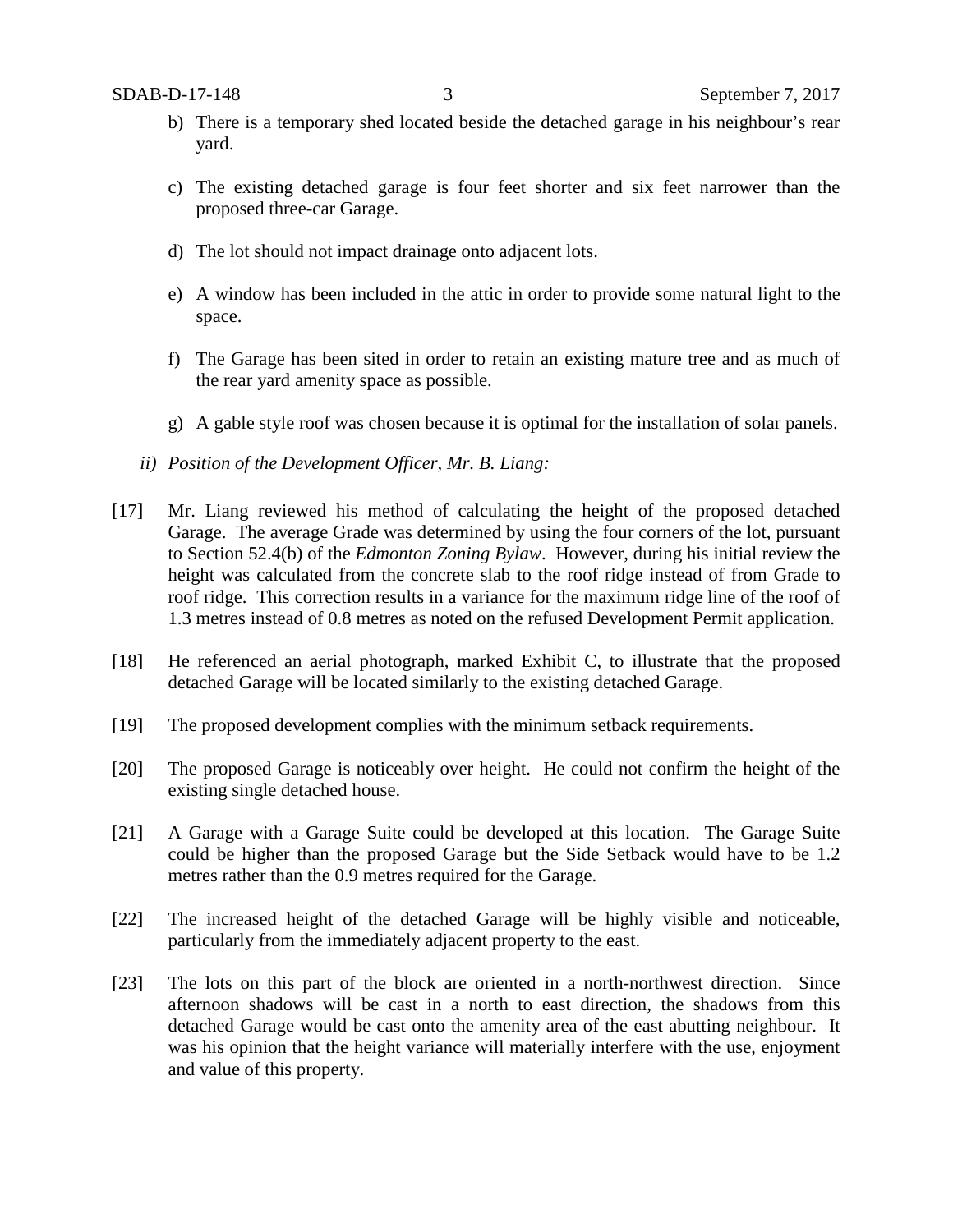- [24] Mr. Liang provided the following information in response to questions from the Board:
	- a) The proposed detached Garage complies with all of the development regulations contained in the Mature Neighbourhood Overlay.
	- b) There are no windows proposed on the east elevation of the Garage.
	- c) Mr. Liang used an elevation drawing, marked Exhibit D, to illustrate how reducing the height of the Garage to comply would change the massing impact. Even if the proposed height complied with the maximum allowable, there would still be a substantial shadowing impact on the neighbouring property to the east.
	- d) The proposed development complies with all of the setback requirements.

# *iii) Rebuttal of the Appellant*

- [25] Mr. Halayko confirmed that there are no windows in the elevation that abuts the neighbouring property to the east.
- [26] They originally considered developing a Garage/Garden Suite but the cost was prohibitive. The proposed development is a compromise in order to provide storage space in the attic of the Garage.
- [27] He had discussions with his neighbour to the east about the proposed height of the garage on many different occasions and he never expressed any concern or objection to the proposed development.
- [28] He referenced an aerial photograph of the subject site to illustrate that the proposed Garage will be the same width as the existing driveway.

# **Decision**

- [29] The appeal is **ALLOWED** and the decision of the Development Authority is **REVOKED**. The development is **GRANTED** as applied for to the Development Authority, subject to the following **CONDITIONS**:
	- 1. This Development Permit authorizes the development of an Accessory Building (rear detached Garage, 8.53 metres by 9.75 metres) and the demolition of the existing Accessory Building (rear detached Garage). The development shall be constructed in accordance with the stamped and approved drawings.
	- 2. The Accessory Building shall not be used as a Dwelling (Section 50.3.1).
	- 3. Eave projections shall not exceed 0.46 metres into the required Yard or Separation Space less than 1.2 metres (Section 44.1.b).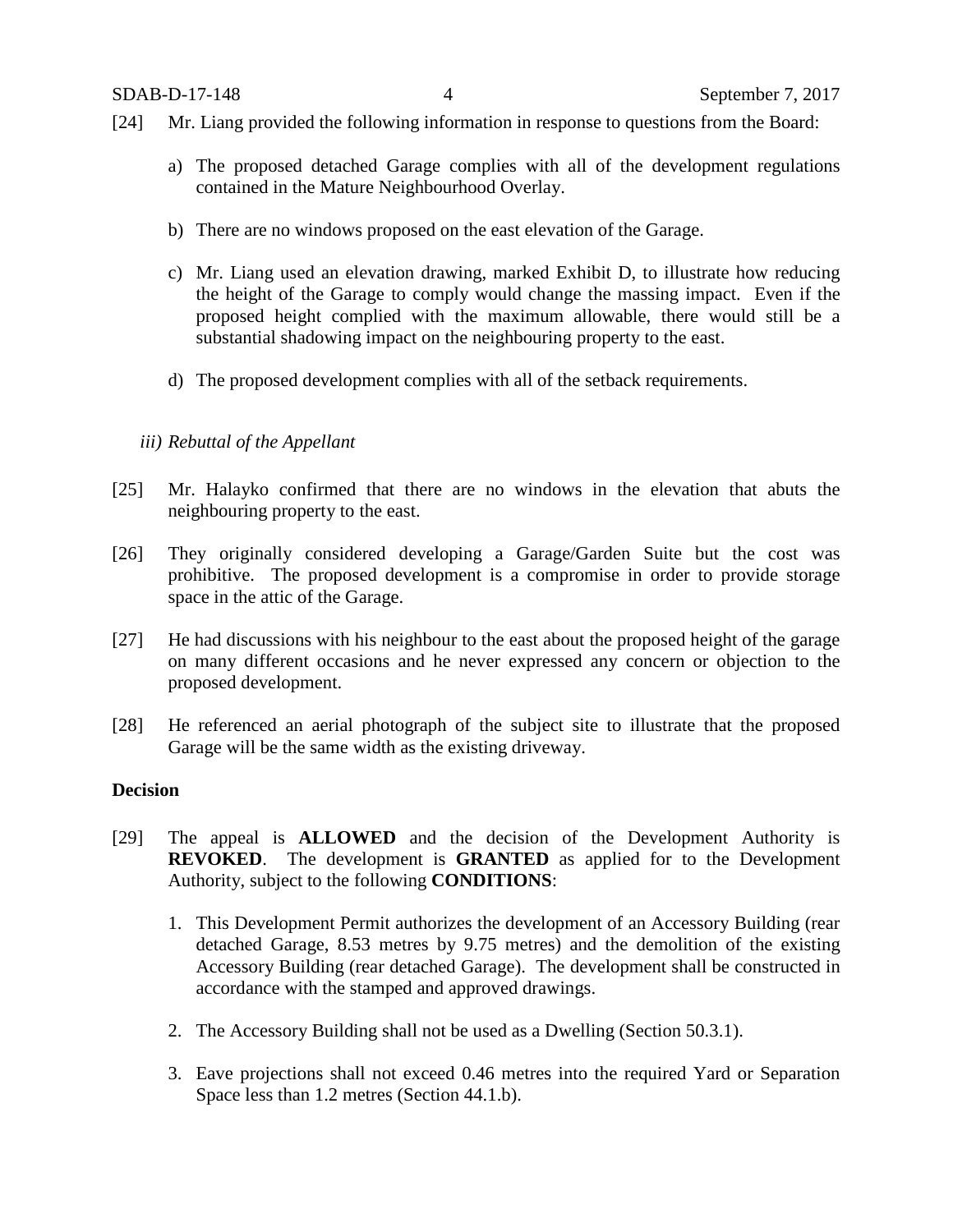- 4. The design and use of exterior finishing materials used on the Accessory Building shall be similar to, or better than, the standard of surrounding development (Section 57.2.1).
- 5. Immediately upon demolition of the building, the site shall be cleared of all debris.
- [30] In granting the development, the following variances to the *Edmonton Zoning Bylaw* are allowed:
	- 1. The maximum allowable building Height (from Grade to roof midpoint) of 4.3 metres as per Section 50.3(2) and Section 52.1.a is varied to allow an excess of 1.3 metres, thereby increasing the maximum allowed Height to midpoint to 5.6 metres.
	- 2. The maximum allowable building Height of 5.8 metres (from Grade to the ridgeline of roof) as per Section 52.2.c is varied to allow an excess of 1.3 metres, thereby increasing the maximum allowed building Height to the ridgeline of roof to 7.1 metres.

## **Reasons for Decision**

- [31] The proposed detached Garage is Accessory to Single Detached Housing which is a Permitted Use in the RF1 Single Detached Residential Zone.
- [32] The proposed detached Garage complies with all of the development regulations with the exception of the maximum allowable Height.
- [33] The Board has granted two variances to the maximum allowable Height requirements for the proposed detached Garage for the following reasons:
	- a) The proposed detached Garage will be located close to the rear lot line. Because of this the majority of any sun shadowing impacts will occur at the rear of the neighbouring lot to the east and not in the largest part of the amenity area in the rear yard.
	- b) Based on the evidence provided, there is a storage shed located in the rear yard of the adjacent lot to the east which will further mitigate the impact of the proposed detached Garage.
	- c) The proposed detached Garage is located in the rear yard and is not visible from the front street. The Garage will not impact the property located west of the subject site because it is located on the east side of the rear yard and will be screened by large, mature deciduous trees. The proposed Garage will not impact properties located across the rear lane to the south because of the existing garages and driveways along the rear lane.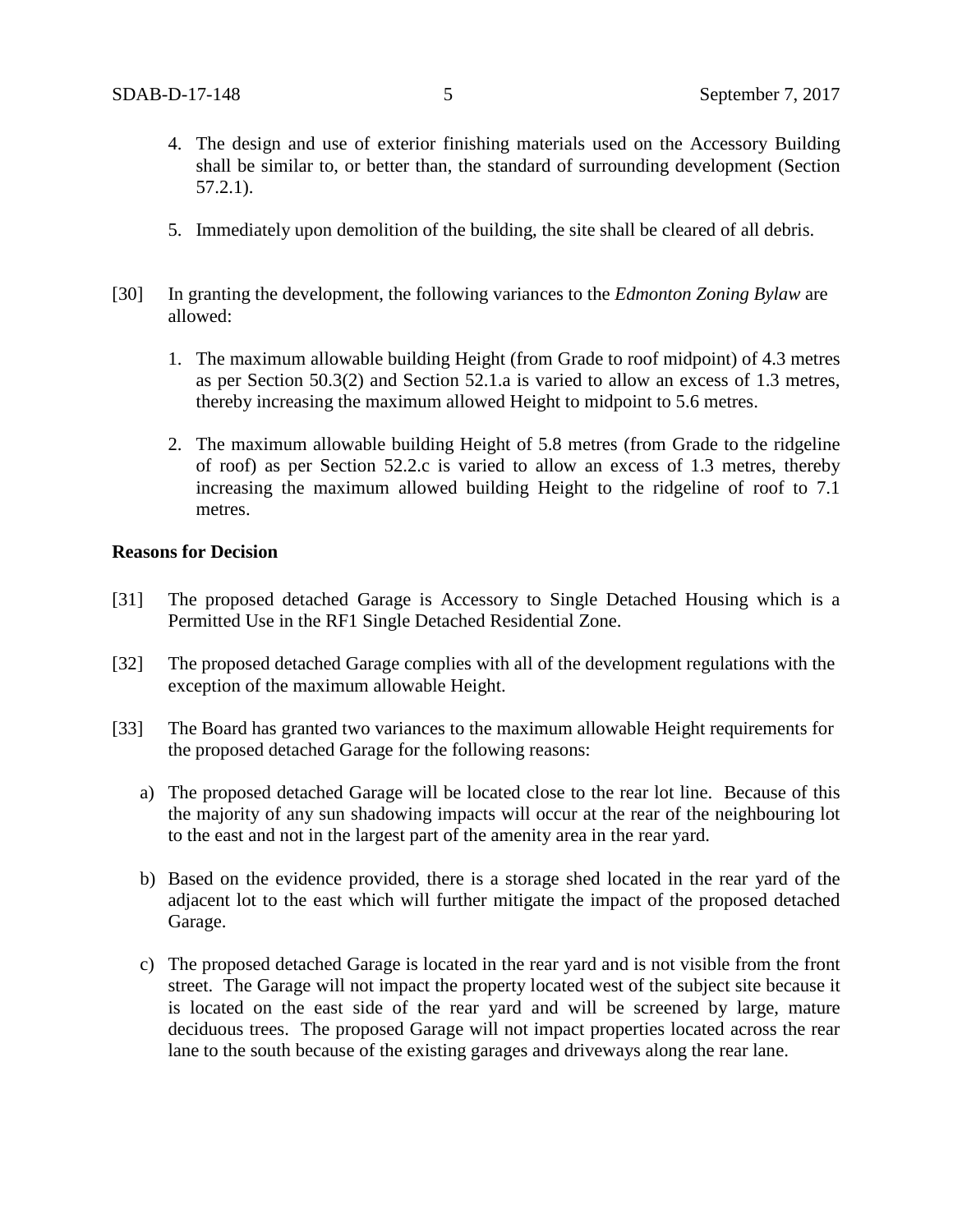- d) The proposed development has the support of all of the affected property owners, including the most affected property owner to the east. The Board also notes the written support of the Community League.
- [34] For all of these reasons, the Board finds that granting the required variances will not unduly interfere with the amenities of the neighbourhood nor materially interfere with or affect the use, enjoyment or value of neighbouring parcels of land.

Mr. I. Wachowicz, Chairman Subdivision and Development Appeal Board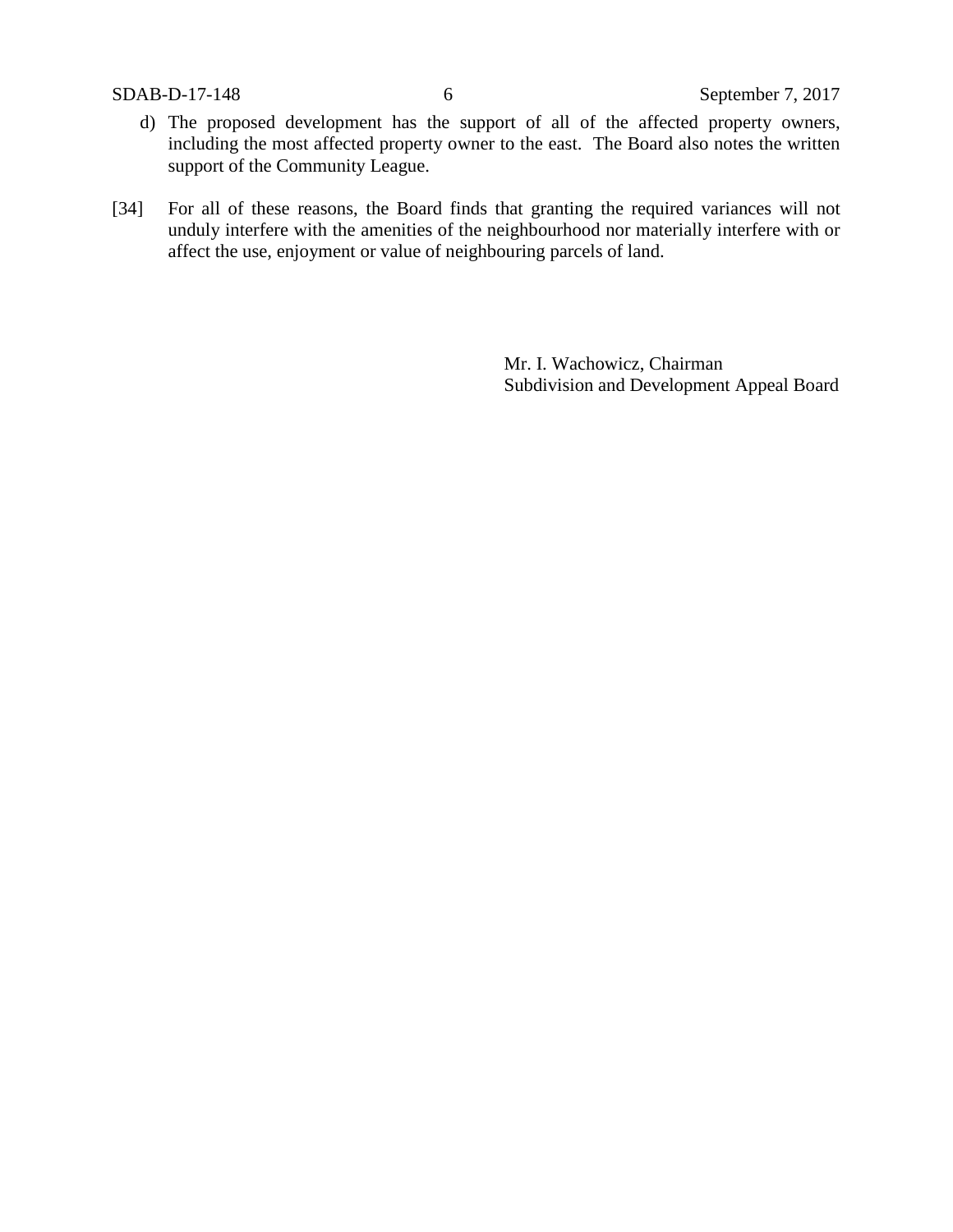## **Important Information for the Applicant/Appellant**

- 1. This is not a Building Permit. A Building Permit must be obtained separately from the Sustainable Development Department, located on the 2nd Floor, Edmonton Tower, 10111 – 104 Avenue NW, Edmonton, AB T5J 0J4.
- 2. Obtaining a Development Permit does not relieve you from complying with:
	- a) the requirements of the *Edmonton Zoning Bylaw*, insofar as those requirements have not been relaxed or varied by a decision of the Subdivision and Development Appeal Board,
	- b) the requirements of the *Alberta Safety Codes Act*,
	- c) the *Alberta Regulation 204/207 – Safety Codes Act – Permit Regulation*,
	- d) the requirements of any other appropriate federal, provincial or municipal legislation,
	- e) the conditions of any caveat, covenant, easement or other instrument affecting a building or land.
- 3. When an application for a Development Permit has been approved by the Subdivision and Development Appeal Board, it shall not be valid unless and until any conditions of approval, save those of a continuing nature, have been fulfilled.
- 4. A Development Permit will expire in accordance to the provisions of Section 22 of the *Edmonton Zoning Bylaw, Bylaw 12800*, as amended.
- 5. This decision may be appealed to the Alberta Court of Appeal on a question of law or jurisdiction under Section 688 of the *Municipal Government Act*, RSA 2000, c M-26. If the Subdivision and Development Appeal Board is served with notice of an application for leave to appeal its decision, such notice shall operate to suspend the Development Permit.
- 6. When a decision on a Development Permit application has been rendered by the Subdivision and Development Appeal Board, the enforcement of that decision is carried out by the Sustainable Development Department, located on the 2nd Floor, Edmonton Tower, 10111 – 104 Avenue NW, Edmonton, AB T5J 0J4.

*NOTE: The City of Edmonton does not conduct independent environmental checks of land within the City. If you are concerned about the stability of this property for any purpose, you should conduct your own tests and reviews. The City of Edmonton, when issuing a development permit, makes no representations and offers no warranties as to the suitability of the property for any purpose or as to the presence or absence of any environmental contaminants on the property.*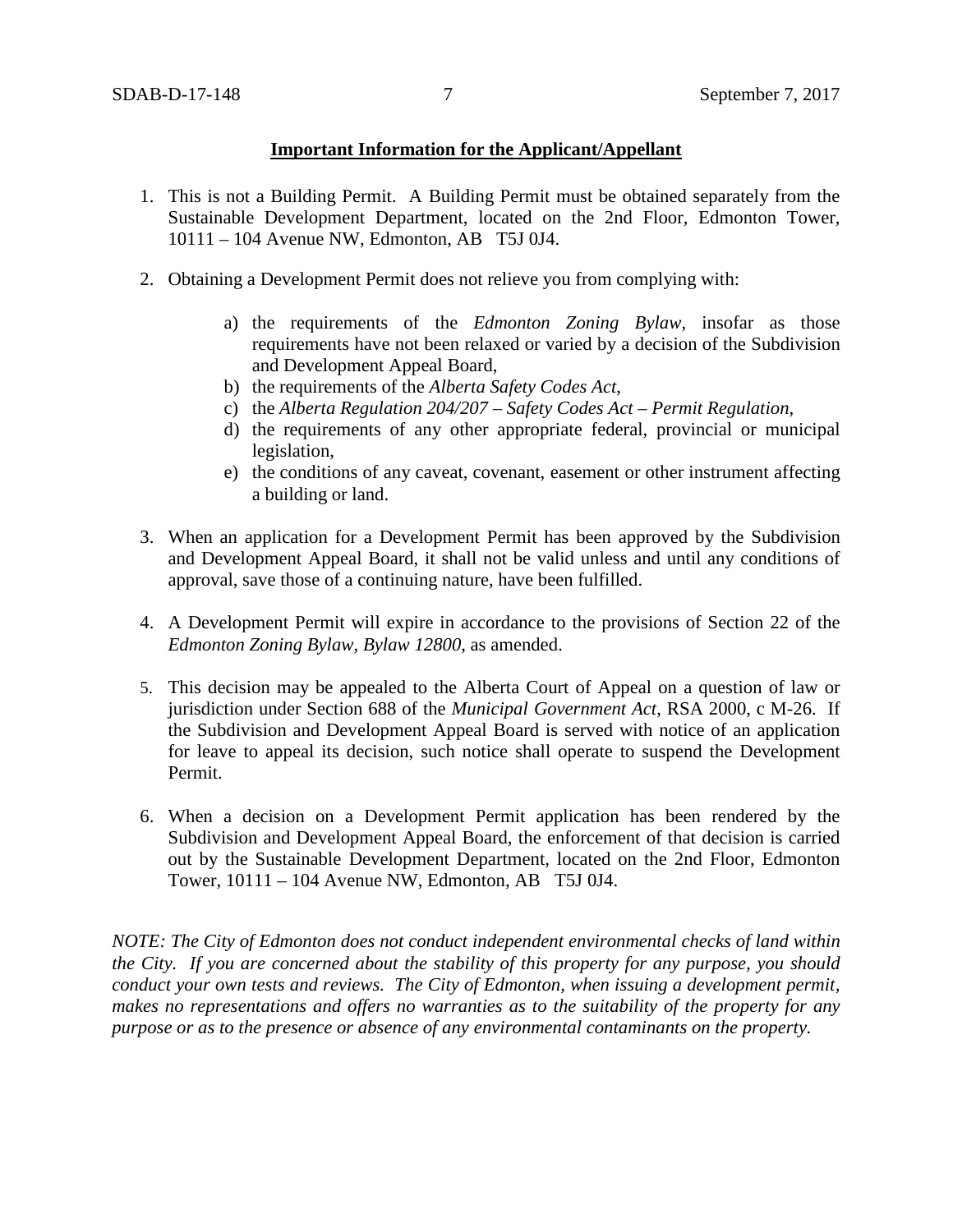

Date: September 7, 2017 Project Numbers: 245380263-001 & 245489756-001 File Number: SDAB-D-17-149 & SDAB-D-17-150

# **Notice of Decision**

[1] On August 23, 2017, the Subdivision and Development Appeal Board (the "Board") heard appeals that were filed on **July 26, 2017**. The appeals concerned the decisions of the Development Authority, issued on July 21, 2017, to refuse the following developments:

> **Change the Use from a Restaurant to a Bar and Neighbourhood Pub (NYALA LOUNGE)**

# **Develop an Outdoor Patio to an existing Restaurant (NYALA Ethiopian Restaurant)**

- [2] The subject property is on Plan NA Blk 17 Lots 23-24, located at 10875 98 Street NW, within the DC1 Direct Development Control Zone. The Boyle Street/McCauley Area Redevelopment Plan applies to the subject property.
- [3] The following documents were received prior to the hearing and form part of the record:
	- Copy of the Development Permit application with attachments, proposed plans, and the refused Development Permit;
	- The Development Officer's written submissions, including videos;
	- A written submission from Legal Counsel for the Appellant; and
	- Online responses.
- [4] The following exhibits were presented during the hearing and form part of the record:
	- Exhibit A Public Safety Compliance Report dated March 17, 2017 submitted by the Appellant
	- Exhibit B Photographs submitted by Edmonton Police Service
	- Exhibit  $C$  Photographs submitted by City of Edmonton
	- Exhibit  $D$  Menu submitted by the Appellant
	- Exhibit  $E -$  Photographs submitted by the Appellant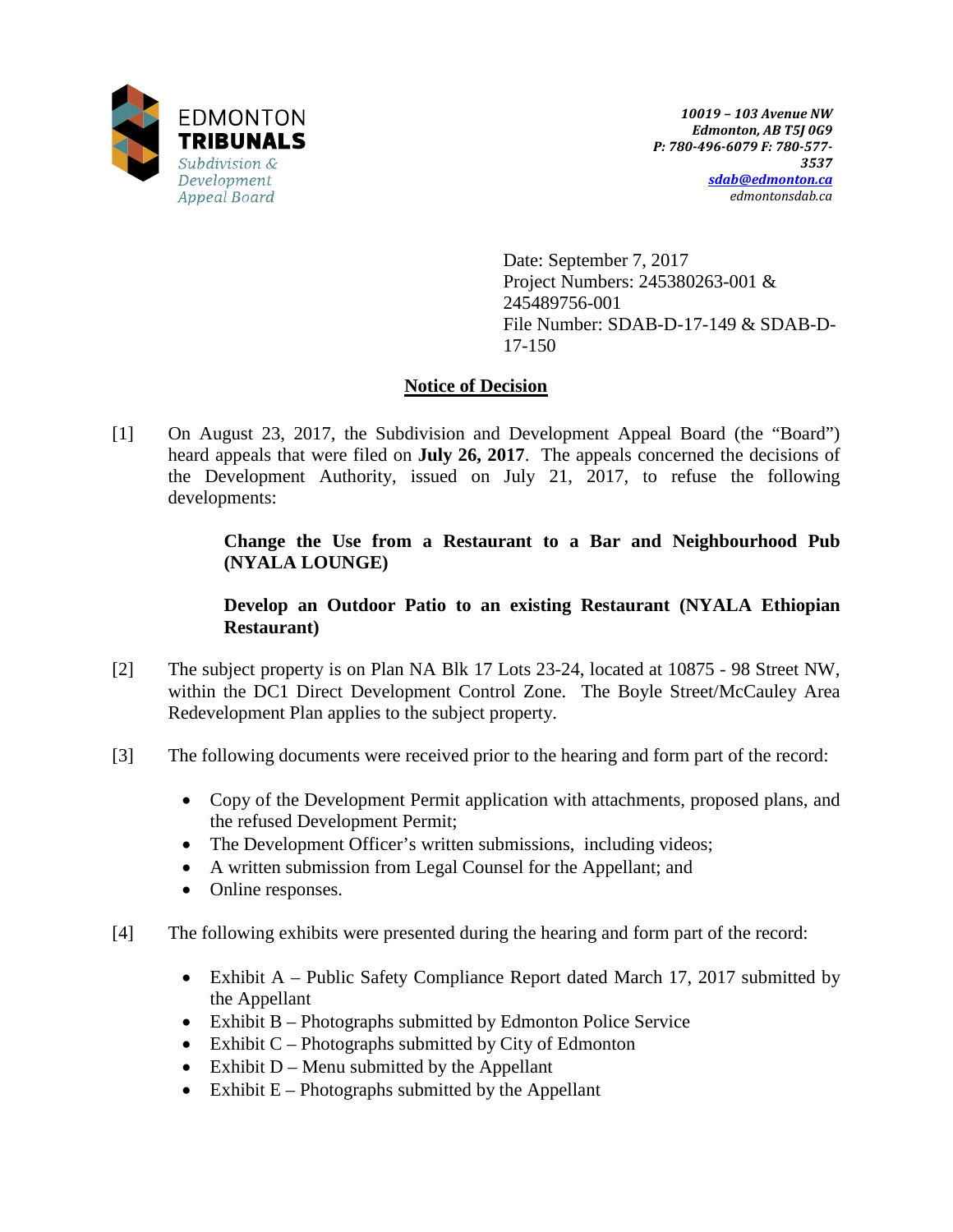## **Preliminary Matters**

- [5] At the outset of the appeal hearing, the Chairman confirmed with the parties in attendance that there was no opposition to the composition of the panel.
- [6] The Chairman outlined how the hearing would be conducted, including the order of appearance of parties, and no opposition was noted.
- [7] The appeal was filed on time, in accordance with Section 686 of the *Municipal Government Act*, R.S.A 2000, c. M-26 (the "*Municipal Government Act*").
- [8] The Board notes that evidence and exhibits were applicable to both SDAB-D-17-149 and SDAB-D-17-150, but separate decisions and reasons were issued in this notice.
- [9] The Chairman referenced Section 641(4) of the *Municipal Government Act*, which states that despite section 685, if a decision with respect to a Development Permit application in respect of a direct control district is made by a council, there is no appeal to the subdivision and development appeal board, or is made by a development authority, the appeal is limited to whether the development authority followed the directions of council, and if the subdivision and development appeal board finds that the development authority did not follow the directions it may, in accordance with the directions, substitute its decision for the development authority's decision.
- [10] The Chairman asked Legal Counsel for the Appellant to describe how the Development Officer failed to follow the directions of Council in refusing these Development Permit applications.

### **Summary of Hearing**

- *i) Position of the Appellant, Mr. M. Tesfay, who was represented by Legal Counsel, Mr. P. Alwis, Hladun & Company. Mr. Alwis referenced a detailed written submission, a copy of which is on file, and provided the following information:*
- [11] The Development Officer failed to follow the directions of Council because they exceeded their discretionary powers by deeming the proposed development to be a "Nightclub Use". It was his opinion that the proposed development does not conform to Council's definition of a Nightclub Use.
- [12] The Development Officer failed to consider whether any activity or purpose of the development which was deemed to be consistent with a "Nightclub Use", could be considered an "Accessory Use".
- [13] The Development Officer failed to consider their discretion to grant a Development Permit for a prescribed and/or deemed Discretionary Use in a Direct Control Zone, with conditions, to ensure compliance with the *Edmonton Zoning Bylaw* and Statutory Plans.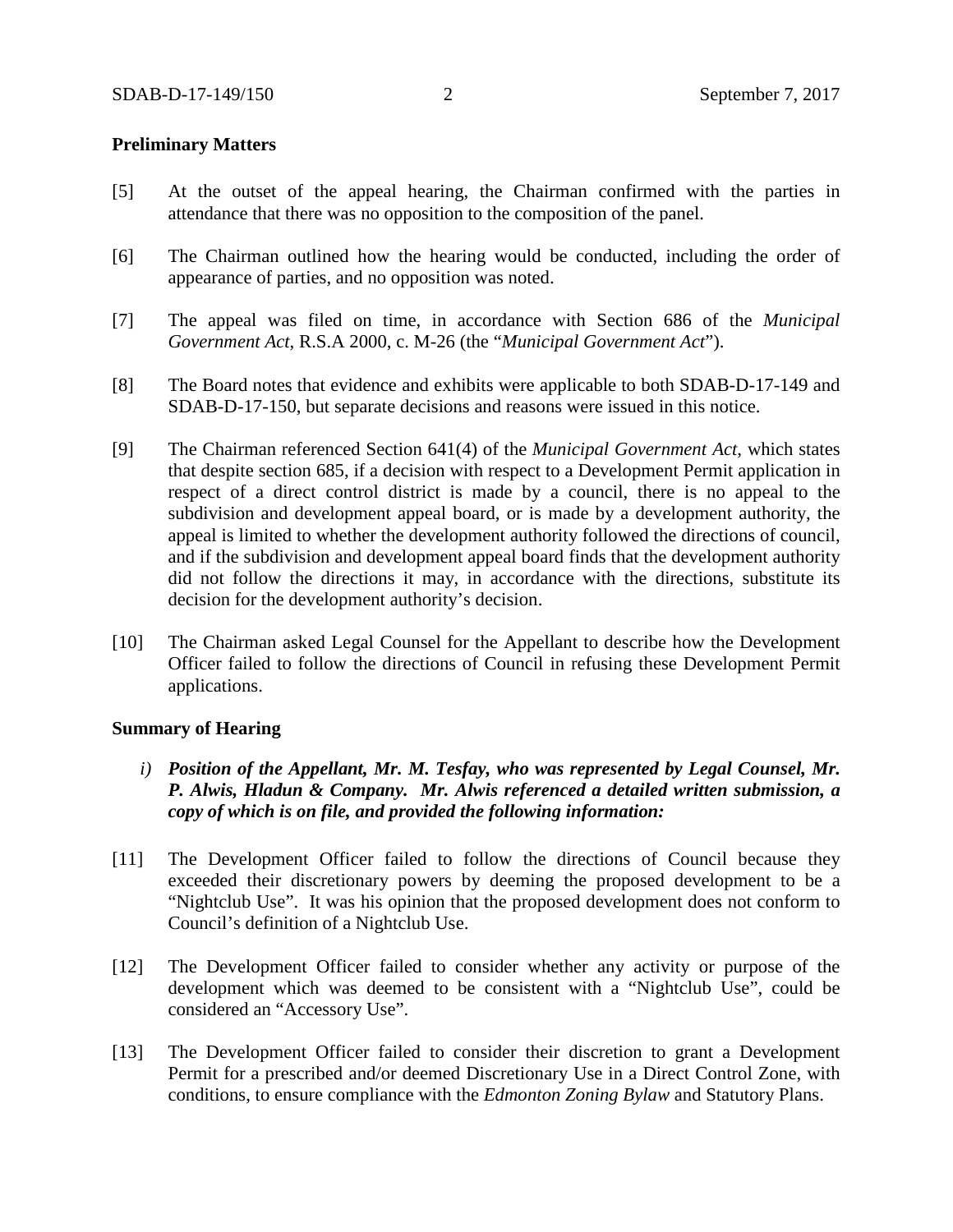- [14] The Development Officer failed to comply with Council's direction to encourage long term redevelopment of the "Chinatown North Special Commercial Sub-Area" along 98 Street for commercial uses, in circumstances where they made erroneous factual conclusions with respect to the intensity of the proposed use, and the effects of the proposed developments on neighbouring properties.
- [15] The Board should exercise discretion and approve the proposed development application because it conforms to Council's definition of a Minor Eating and Drinking Establishment which is a prescribed Use in the DC1 Direct Development Control Provision (Area 5), it is consistent with Council's goals for this area, it does not interfere with the amenities, use and enjoyment of neighbouring properties and has received unanimous support from neighbouring residents and businesses.
- [16] It was not Council's intent for a Development Officer to exercise discretion arbitrarily, on the basis of patently unreasonable conclusions. A Development Officer cannot ascertain a Use Class for a development independent of the prescribed definitions for Use Classes, nor can they conclude that a development is inconsistent with Council's direction for redevelopment without a purposive understanding of Council's intent or a factual foundation for their conclusions.
- [17] The Development Officer characterized the proposed development as a "Major Eating and Drinking Establishment (Nightclub), rather than a "Minor Eating and Drinking Establishment". These Use Classes were provided by the *Land Use Bylaw 5996* effective at the date that Council issued the Boyle McCauley Direct Control Provision (Area 5). Minor Eating and Drinking Establishments are a prescribed Use in the DC1 Direct Development Control Provision.
- [18] In Section 3 of the *Edmonton Zoning Bylaw*, Council directed that the modern Use Class provisions apply to development in DC1 Zones, pursuant to Section 3.2(1)(e) through (f).
- [19] Section 7.4(39) of the *Edmonton Zoning Bylaw* specifically defines a Nightclub (in part) as a development where the primary purpose of the facility is the sale of alcoholic beverages to the public, for consumption within the premises or off the Site, **in a facility where entertainment facilities take up more than 10 percent of the Floor Area**  (emphasis added).
- [20] Section 7.4(6) of the *Edmonton Zoning Bylaw* defines a Bar and Neighbourhood Pub (in part) as a development where the primary purpose of the facility is the sale of alcoholic beverages to the public, for consumption within the premises or off Site.
- [21] Council has provided clear direction for ascertaining whether a development oriented around the sale of alcoholic beverages is a Nightclub by introducing an objective and measureable standard by which to distinguish between two Uses with a generally similar purpose.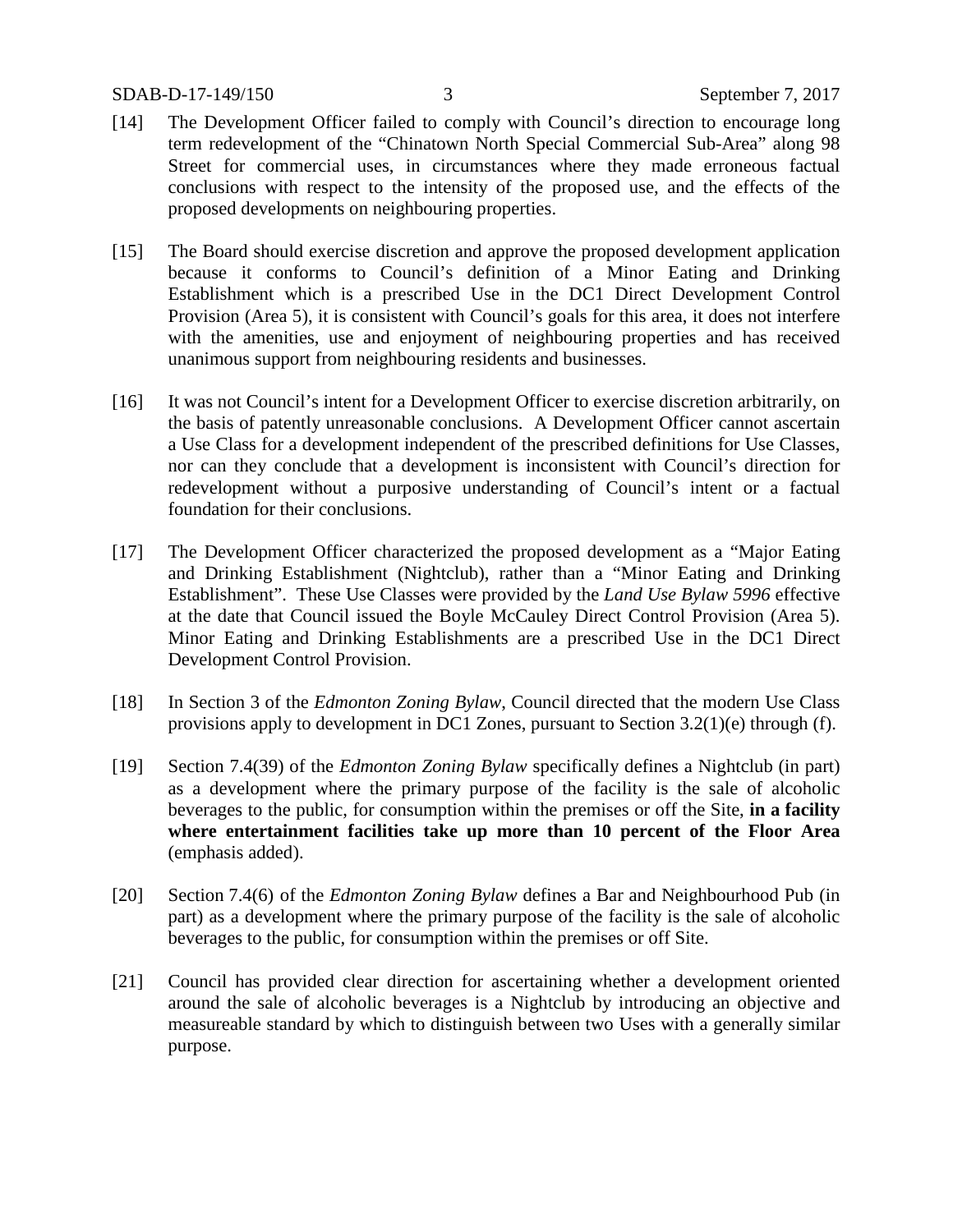- [22] Although "entertainment facilities" are not defined elsewhere in the Bylaw, the Development Officer stated in his reasons for refusal that a compliance inquiry identified an "area shown on the floor plan with planters that was being used as a dance floor", which is "consistent with the definition of a Nightclub".
- [23] The Development Officer reviewed the Appellant's application and floor plans. The Floor Area of the two floor business is 3253.86 square feet in size, with a basement Floor Area of 1572.43 square feet.
- [24] He referred to photographs of the basement to illustrate the area referenced by the Development Officer as being used as an entertainment facility. This area is less than 157 square feet in size. Ten percent of the total Floor Area of the development is 325 square feet. However, the Development Officer's written reasons do not indicate that any measurements were taken in the course of any compliance inquires and Floor Area was not referenced in the reasons for refusal.
- [25] The area in the basement referenced by the Development Officer is an aisle way that is used by customers to access the washrooms. It is not the intent of the owner to provide an entertainment area for dancing.
- [26] Therefore the Development Officer failed to follow the directions of Council when the Applicant was required to apply for a "Nightclub Use".
- [27] The Development Officer did not recognize that the application to change the Use to a Bar and Neighbourhood Pub is for the entire building.
- [28] Bars and Neighbourhood Pubs are commonly Permitted Uses in many mixed residential/commercial zones, including CB1, CB2 and CB3.
- [29] Section 3.2 of the *Edmonton Zoning Bylaw* states that for the purpose of any existing Development Permit or Direct Control Provision, a Major Eating and Drinking Establishment is deemed to be a Specialty Food Service, Restaurant or Bar and Neighbourhood Pub. A Minor Eating and Drinking Establishment is deemed to be a Specialty Food Service, Restaurant or Bar and Neighbourhood Pub for less than 100 occupants.
- [30] The Development Officer had discretion to approve this application and impose conditions to ensure that the development would function as a Bar and Neighbourhood Pub for less than 100 occupants. It was Mr. Alwis's opinion that even if it was deemed to be a Nightclub Use, the Development Officer could have approved the Use and imposed conditions to address any concerns regarding the use of the property.
- [31] For the majority of time, this business is not operating as a Nightclub.
- [32] Mr. Alwis and Mr. Tesfay provided the following information in response to questions from the Board: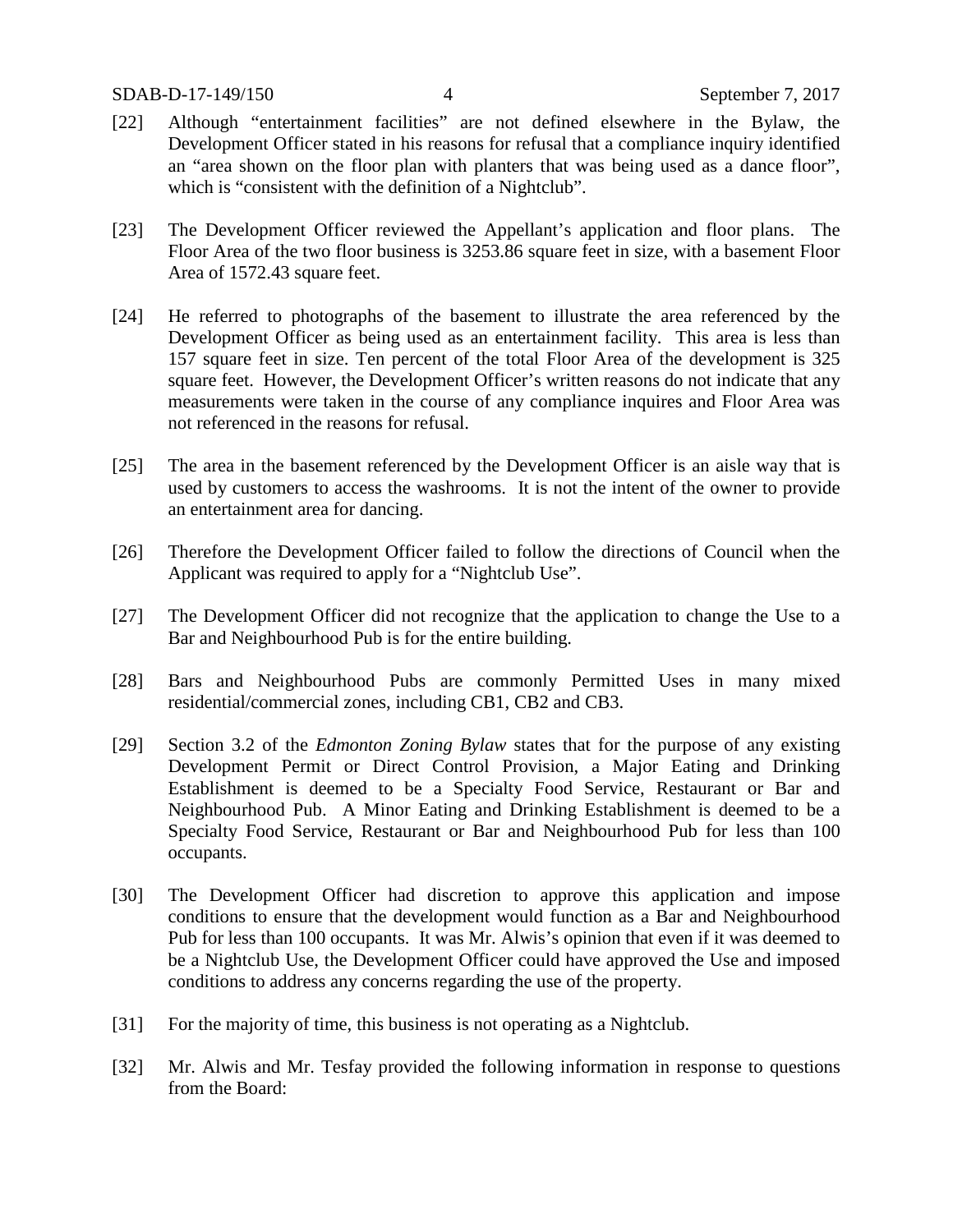- a) It was Mr. Alwis's opinion that the Board should be referencing the Use Class definitions contained in the *Edmonton Zoning Bylaw* and not those contained in *Land Use Bylaw 5996.*
- b) The parking criteria contained in Section 66 of the *Land Use Bylaw* apply to this site because they are specifically cross-referenced in the DC Bylaw.
- c) Mr. Tesfay explained that the videos referenced by the Development Officer were taken on a day when there was a special event being held at the Restaurant. This was an unusual situation and it is not his intent to use the premises in this manner.
- d) It was Mr. Alwis's opinion that the submission of community support would be relevant if the Board finds that the Development Officer did not follow the direction of Council by refusing the proposed Development Permit application. The support of neighbouring property owners and businesses may be valuable if variances are required.
- e) This application is for a Bar and Neighbourhood Pub. Mr. Tesfay has no intention of operating a Nightclub. He applied to operate a Bar and Neighbourhood Pub which is a listed use in the DC1 Zone.
- f) The Development Officer who reviewed the application determined that the proposed Use was a Nightclub and not a Bar and Neighbourhood Pub.
- g) Mr. Tesfay's business has been operating as a Bar and Lounge for the past five years and he simply wants to continue with this use.
- h) Mr. Tesfay advised that a Development Permit to operate a Restaurant was approved in 2012. He was advised by the City to apply for a Development Permit to operate a Bar and Neighbourhood Pub because of the hookah smoking that was occurring on the premises.
- i) The upper floor of the building is used as an office space and customers do not have access. The main floor is used as a Restaurant with 44 seats. Alcohol and food are served and hookah smoking is permitted. A full food menu is offered between 4:00 p.m. and 2:00 a.m. Minors are permitted even though it would be his preference not to have children on the premises because of the hookah smoking. The Restaurant is busiest on the weekends.
- j) The basement has a maximum occupancy of 60 people and is only open from Thursday to Sunday, between 5:00 p.m. or 6:00 p.m. and 2:00 a.m. A bar and seating is available. The Restaurant menu is offered, hookah smoking is permitted and minors are not allowed.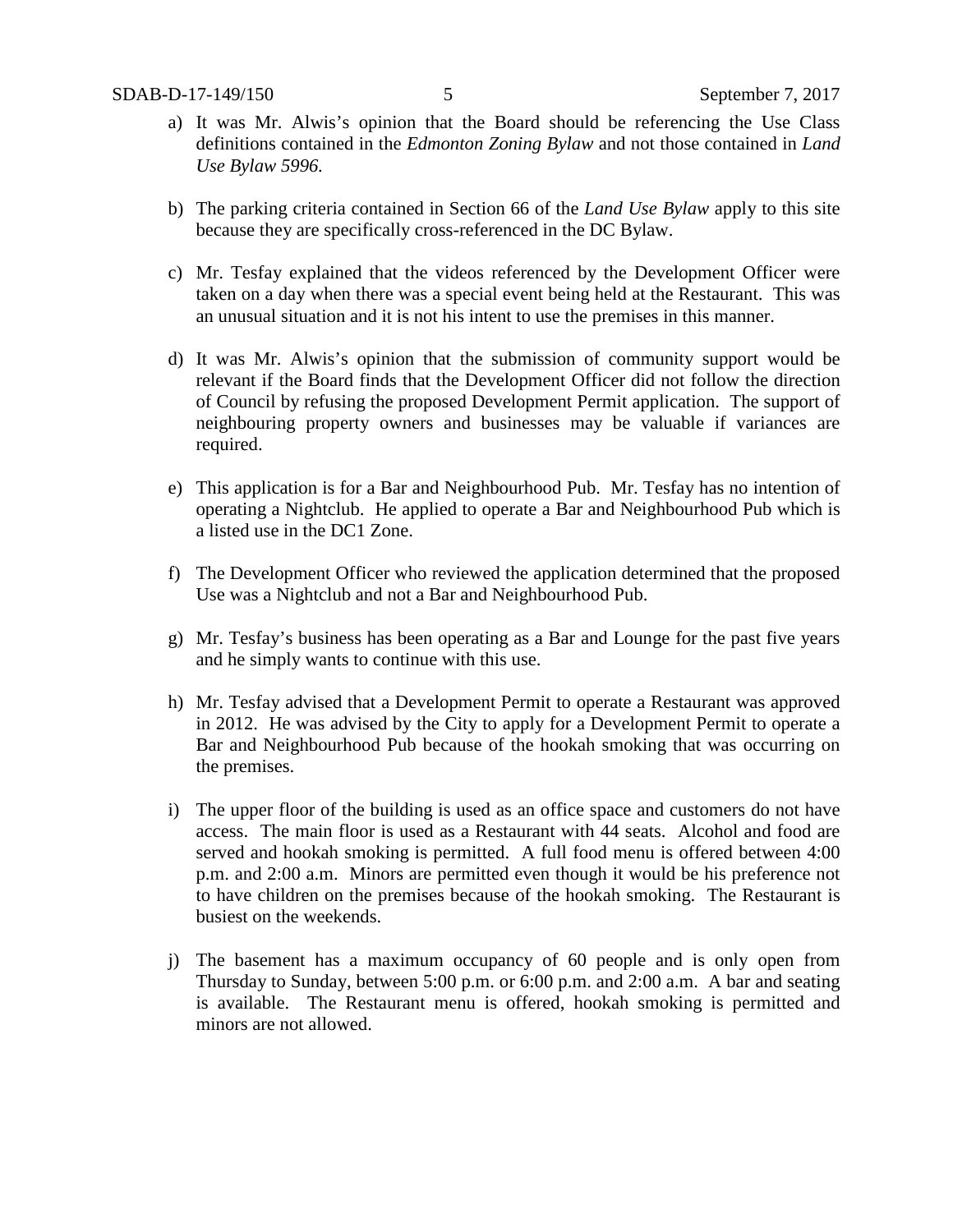- k) There is music on the main floor and the basement level. The same activities occur on both the main floor and the basement level but it is typically younger people that attend the basement level.
- l) There is no designated dance floor on the basement level, customers dance anywhere, including the aisles and at their tables.
- m) Security guards are employed to provide a safe environment for his customers.
- n) Special events are held on the premises occasionally.
- o) The business has transitioned from a Restaurant and the primary use is now alcohol sales and hookah smoking. The Development Permit application is for the entire building, not just the basement level.
- [33] At this point the Chairman asked the Board Officer to play the video evidence provided by the Development Officer. The Chairman asked the Appellant and his Legal Counsel to comment on the video evidence.
	- p) They acknowledged the laser lighting but reiterated that there is no designated dance floor.
	- q) If the change in use is allowed, the primary purpose of the establishment will be a hookah bar, not a Nightclub.
	- r) There are normally never more than 100 occupants on the premises between the main floor and the basement. If the Development Permit is approved, a condition could be imposed that there be a maximum of 50 occupants in the basement.
	- s) The lights, music and dancing are subordinate to the purpose of this business to serve alcohol and hookah. This use conforms with the definition of a Bar and Neighbourhood Pub and is consistent with the intent of the Area Redevelopment Plan.
	- t) One of the reasons for refusal was that the application for a Bar and Neighbourhood Pub Use is not in keeping with Objective 4 of Section 7.2.3 of the Boyle McCauley Area Redevelopment Plan to "protect residential areas from conflicts with commercial uses". However, the only conclusion drawn by the Development Officer was a vague reference to "late night activities" and dance floors. The Development Officer failed to consider if the goals and provisions of the Statutory Plan could be controlled with conditions.
	- u) He questioned how Objective 1 of the Area Redevelopment Plan "to provide a primary area for a commercial development which will take advantage of the area's proximity to Downtown and the existing multicultural elements can be achieved without some prejudice to residents.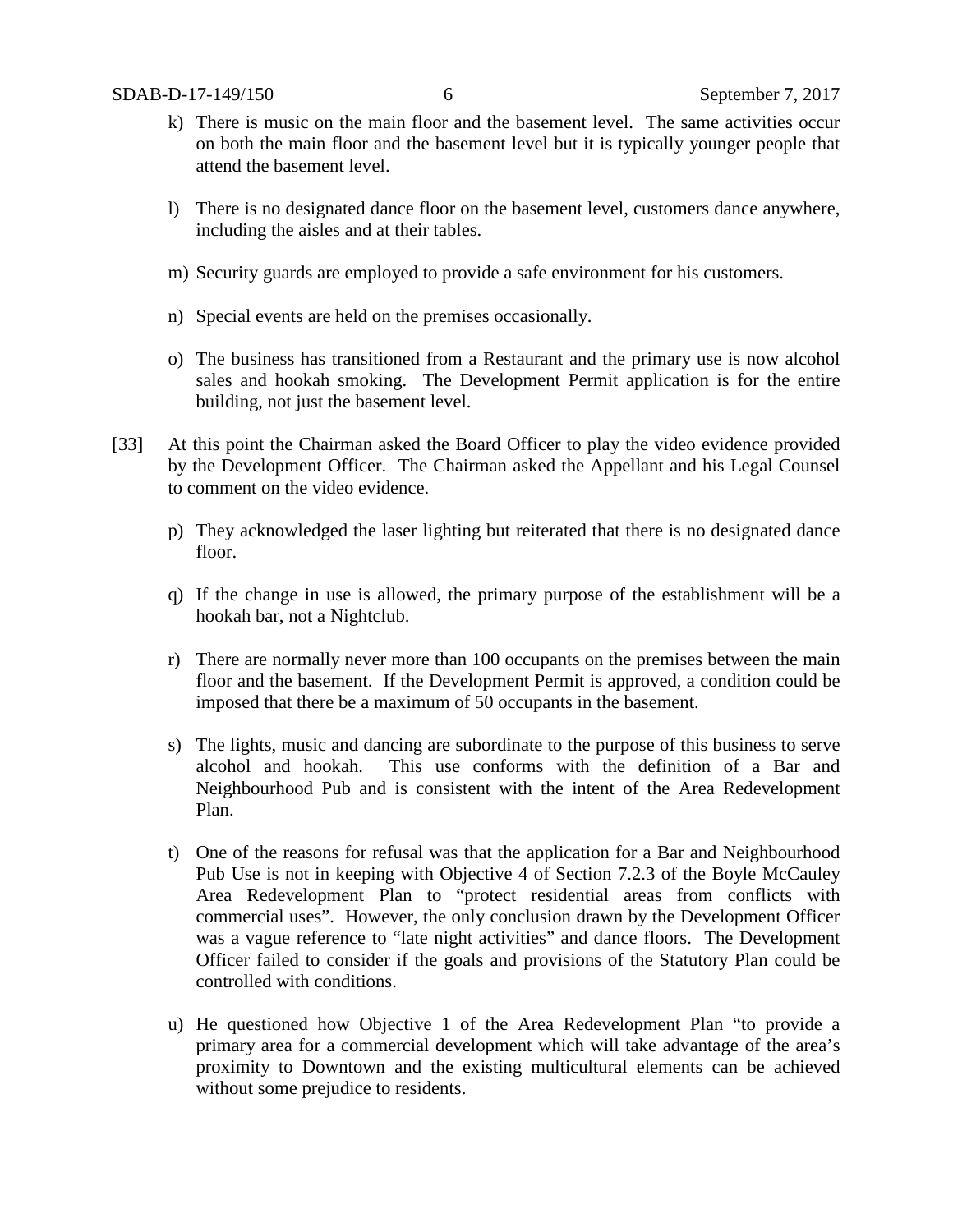- v) Any apprehension of conflict should not outweigh the submission of signatures of support from neighbouring residents and businesses. In addition, two affected neighbours took time to attend the hearing to provide information to the Board regarding their support for the proposed development.
- [34] With respect to the Outdoor Patio application, the Development Officer failed to follow the directions of Council because he failed to consider his discretion to grant a variance to the parking requirements for an Outdoor Patio to an existing Restaurant. As well, the Development Officer misinterpreted Section 90(1) of the *Edmonton Zoning Bylaw* with respect to outdoor seating abutting residential developments.
- [35] The Development Officer failed to consider any discretion to grant a Development Permit with conditions to ensure compliance with the Bylaw.
- [36] The proposed outdoor patio at the front of the property would require one additional parking space.
- [37] Parking was addressed by the Board when the Development Permit for the Restaurant Use was approved in 2012. It was the finding of the Board that the parking problems cannot be attributed to one business but are rather a result of the close proximity of a major hospital and medical facilities.
- [38] The seasonal patio furniture has been removed from the rear patio to comply with the original conditions.
- [39] The parking requirements of Section 66 of the *Land Use Bylaw* apply to this application.
- [40] Section 8.4.16.4.4 of the Boyle McCauley Area Redevelopment Plan states that "Parking and loading shall, wherever possible, be located in the rear areas. Required off-street parking shall be in accordance with Section 66 of the *Land Use Bylaw*". It was his opinion that this section provides discretion which the Development Officer chose not to exercise.
- [41] Section 90.1 of the *Edmonton Zoning Bylaw* states that "if any Specialty Food Service, Restaurant, Bar and Neighbourhood Pub or Nightclub abuts or is across a Lane from a Site zoned residential or a Site with a residential development, the Development Officer shall draw a line parallel to the boundary or Lane separating each such residential development or Zone and bisecting the Site containing the Specialty Food Service, Restaurant, Bar and Neighbourhood Pub or Nightclub Uses and shall not allow any outdoor seating on the side of any such line that is closest to the Residential Zone or development".
- [42] Drawings were referenced to illustrate that the proposed outdoor seating is located on the south side of the site, furthest away from the residential property to the north which complies with Section 90.1 of the *Edmonton Zoning Bylaw*.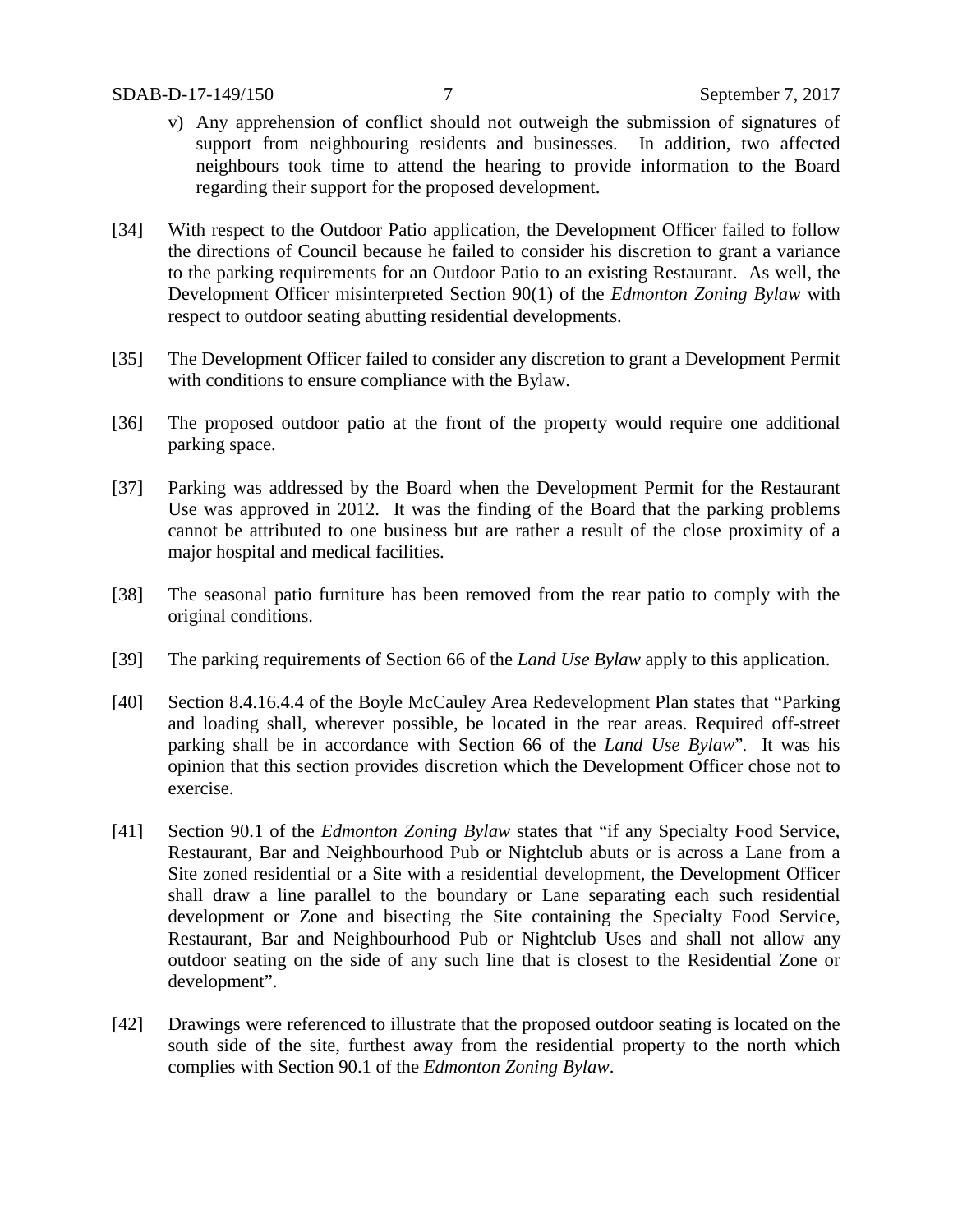- [43] He referenced a photograph of the front façade to illustrate the exterior renovations that have been completed.
- [44] Although Mr. Tesfay would like to have a patio with more seating, he only applied for four seats because of the additional parking that would be required.
- [45] On-street parking in front of the building and on the other side streets is readily available after regular business hours.
- [46] A variance of 17 parking spaces was granted with the original Development Permit approval in 2012.
- [47] On-site parking will be restored at the rear of the building that can accommodate six vehicles.
- [48] Mr. Tesfay submitted a copy of a Public Safety Compliance Team report dated March 17, 2017, marked Exhibit A. The Hookah Bar is run responsibly, the majority of his customers are mature adults and he has no intention of operating a Nightclub from this location.
	- *ii) Position of Affected Property Owners in Support of the Appellant:*

#### *Mr. Pang***:**

- [49] Mr. Pang has resided immediately north of the subject site for the past 10 years.
- [50] He supports the proposed development and has no concerns regarding excessive noise.
- [51] He and his family have frequented the Restaurant on several occasions.

## *Mr. Currie:*

- [52] He resides in close proximity to the subject site.
- [53] It was his opinion that the outdoor patio improves the neighbourhood.
- [54] Hospital parking is a problem until 3:00 p.m. but after that there is ample street parking available.
- [55] Mr. Tesfay is a respectful business owner. Most of the customers come to the Restaurant regularly.
- [56] He has never experienced any problems because of loud music or excessive noise.
- [57] He has frequented the Restaurant on occasion and has attended activities organized by Mr. Tesfay. There have never been more than 10 or 12 people in the Restaurant when he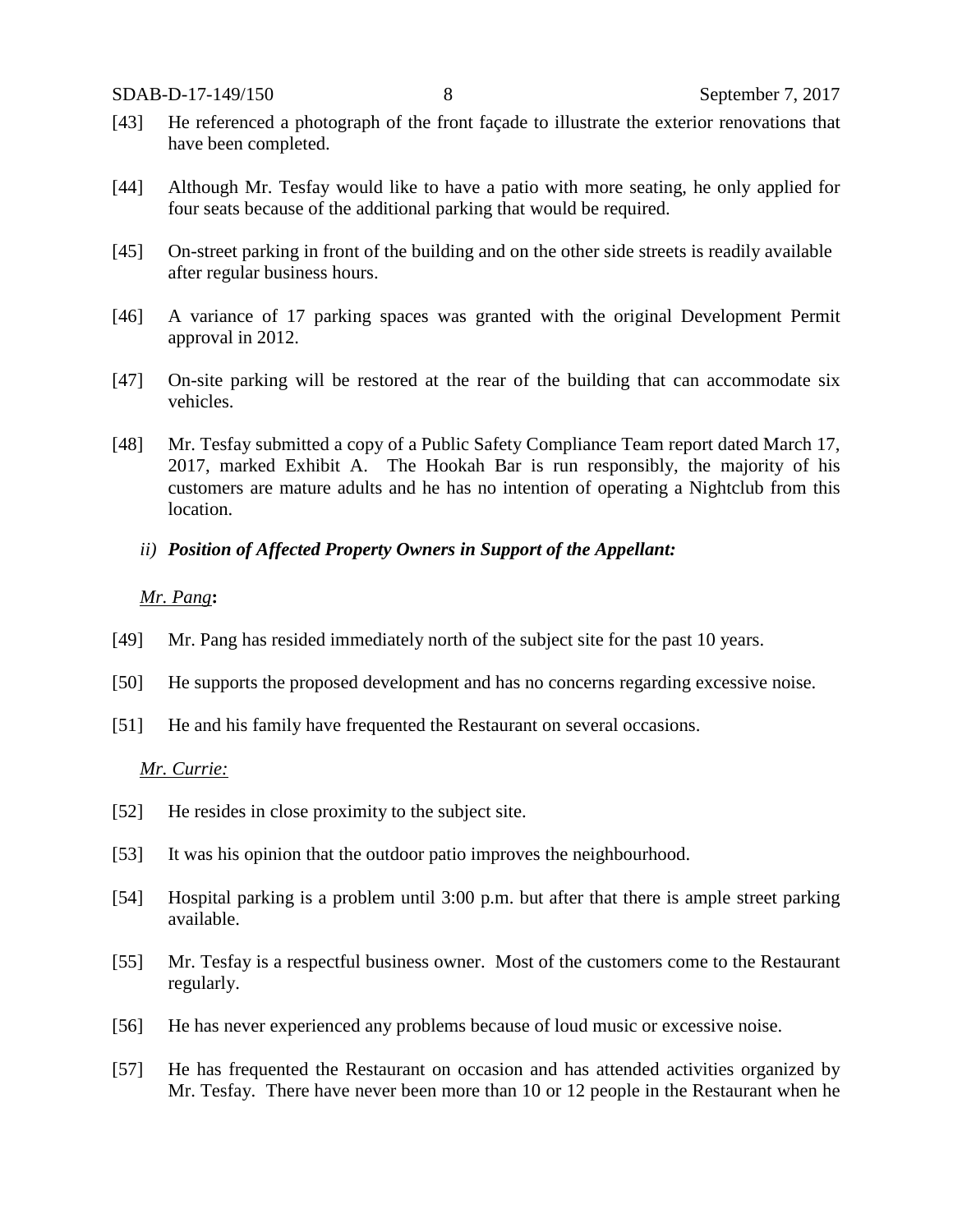has been there. He has also been in the basement of the establishment on several occasions and observed customers having fun. There is no designated dance floor but people were dancing.

# *iii) Position of the Development Officers, Mr. Paul Belzile, Mr. Paul Adams and Mr. Michael Gunther, Legal Counsel:*

- [58] Mr. Gunther advised that Mr. Belzile asked him to attend the hearing because of some of the unusual legal issues relevant to this Development Permit application.
- [59] He acknowledged that the past development compliance and enforcement issues associated with this business are not relevant before the Board. However, it does provide some explanation as to what is actually occurring on the premises. Some of the City staff and a member of the Edmonton Police Service (EPS) who have inspected the site over the past few months are in attendance to provide information to the Board.
- [60] Based on the evidence provided by the Appellant, the proposed change in Use is already occurring on the premises.
- [61] This is an application for a Bar and Neighbourhood Pub. A Bar and Neighbourhood Pub is classified as a Minor Eating and Drinking Establishment. A Nightclub Use would be classified as a Major Eating and Drinking Establishment which is not a listed use in the DC Zone and would not be allowed at this location.
- [62] It is the role of the Board to establish the intended direction of Council and to determine whether or not the Development Officer followed that direction. It is the position of the City that the proposed change in Use is for a Nightclub and not a Bar and Neighbourhood Pub and the Nightclub Use is already occurring at this location.
- [63] The *Edmonton Zoning Bylaw* provides a transitional provision. A Bar and Neighbourhood Pub for less than 100 occupants was classified as a Minor Eating and Drinking Establishment in the *Land Use Bylaw 5996* and a Nightclub was classified as a Major Eating and Drinking Establishment.
- [64] Mr. Gunther clarified that he and the other City representatives are in attendance to provide evidence regarding what they have observed occurring on site.
- [65] Mr. Belzile explained that serving hookah is not regulated by the *Edmonton Zoning Bylaw* and can be included in any Use class. It is usually associated with a Bar and Neighbourhood Pub or a Specialty Food Service. He did not classify the proposed development as a Nightclub because of the hookah bar.
- [66] The Development Permit application was made as a result of a development compliance inspection in the basement of this business. It was not clear whether or not the development application was for the entire building or just the basement level.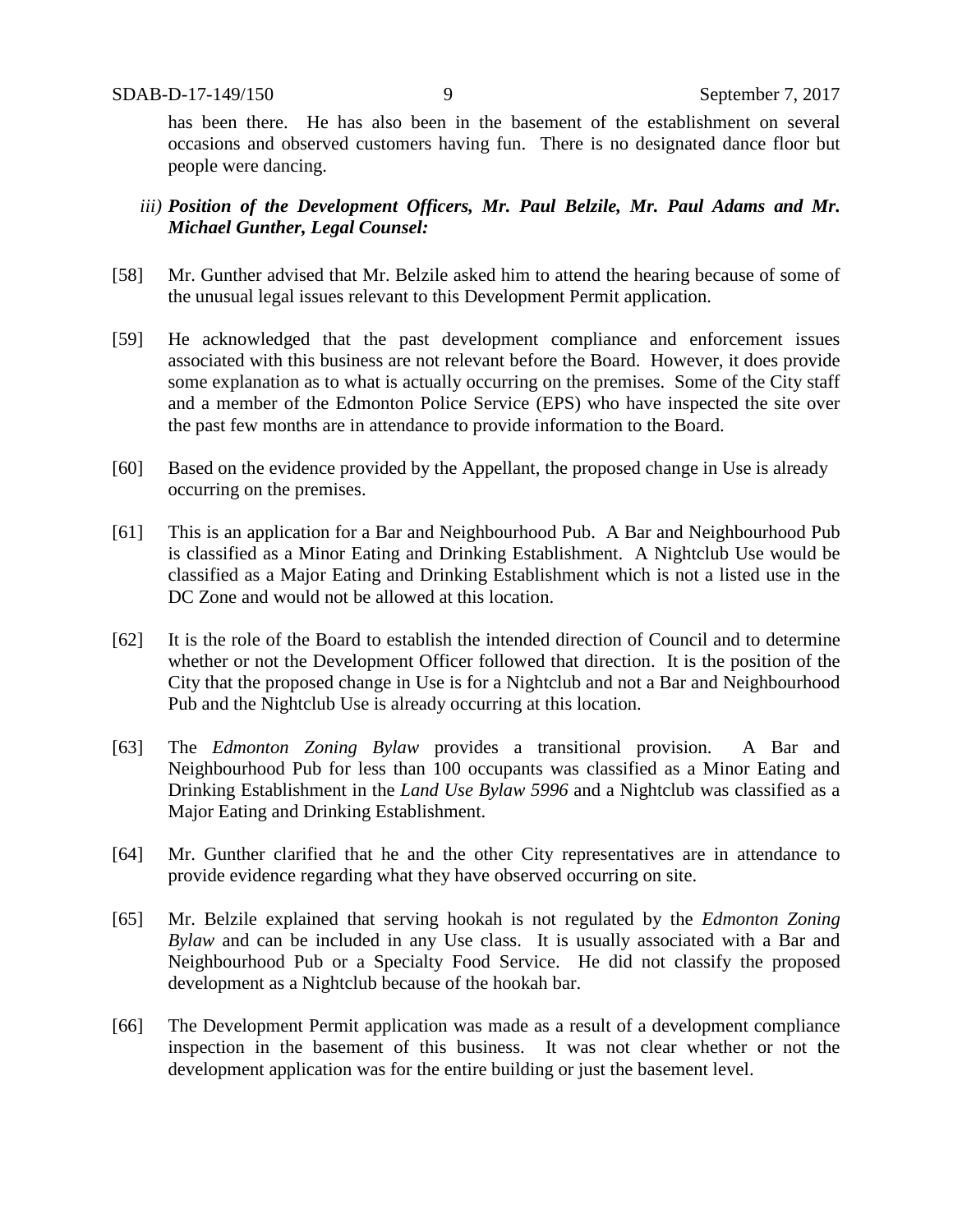SDAB-D-17-149/150 10 September 7, 2017

- [67] He determined that the proposed Use was a Nightclub based on a review of the inspection notes and the videos that were provided by the EPS. However, he did note that there was no specific entertainment area identified on the submitted floor plan for the basement.
- [68] He acknowledged that the definition of a Nightclub Use is different from the definition of a Bar and Neighbourhood Pub Use because it states that entertainment facilities take up more than 10 percent of the Floor Area. In this review, it was difficult to determine what part of the basement was being used as an entertainment facility and "entertainment" is not defined in the *Edmonton Zoning Bylaw*.
- [69] Mr. Belzile and Mr. Gunther provided the following information in response to questions from the Board:
	- a) A Nightclub would have to provide an entertainment facility in addition to seats and tables.
	- b) The video evidence provided shows that people are dancing in almost the entire basement level.
	- c) An entertainment facility is not defined in the Bylaw which makes it difficult to determine what constitutes an entertainment facility.
	- d) Simply drawing a line on the floor to identify a dance floor that would constitute an entertainment facility is not reflective of what is happening on the premises.
	- e) In this situation the Board needs to consider the holistic definition of an entertainment facility. In this situation the whole intent is to engage people in activities that are associated with a Nightclub Use. A Nightclub Use means more than just sitting and sharing a drink or hookah.
	- f) It was acknowledged that many developments can fit more than one Use Class definition and this is one of them. In this case the Development Officer had to decide and the Board has to decide on the Use Class definition that most accurately captures what is occurring at this site.
	- g) In this case, even though 10 percent of the Floor Area was not identified on the Floor Plan as an entertainment facility, it was determined that the Use occurring on the site most appropriately fit the Nightclub Use based on the evidence provided by the inspectors that there was a DJ booth, menus were not available and people were dancing on the majority of the basement level.
	- h) When the site was inspected, the main floor of the business was closed. Therefore, the Development Officer only used the basement level to consider the size of the entertainment facilities.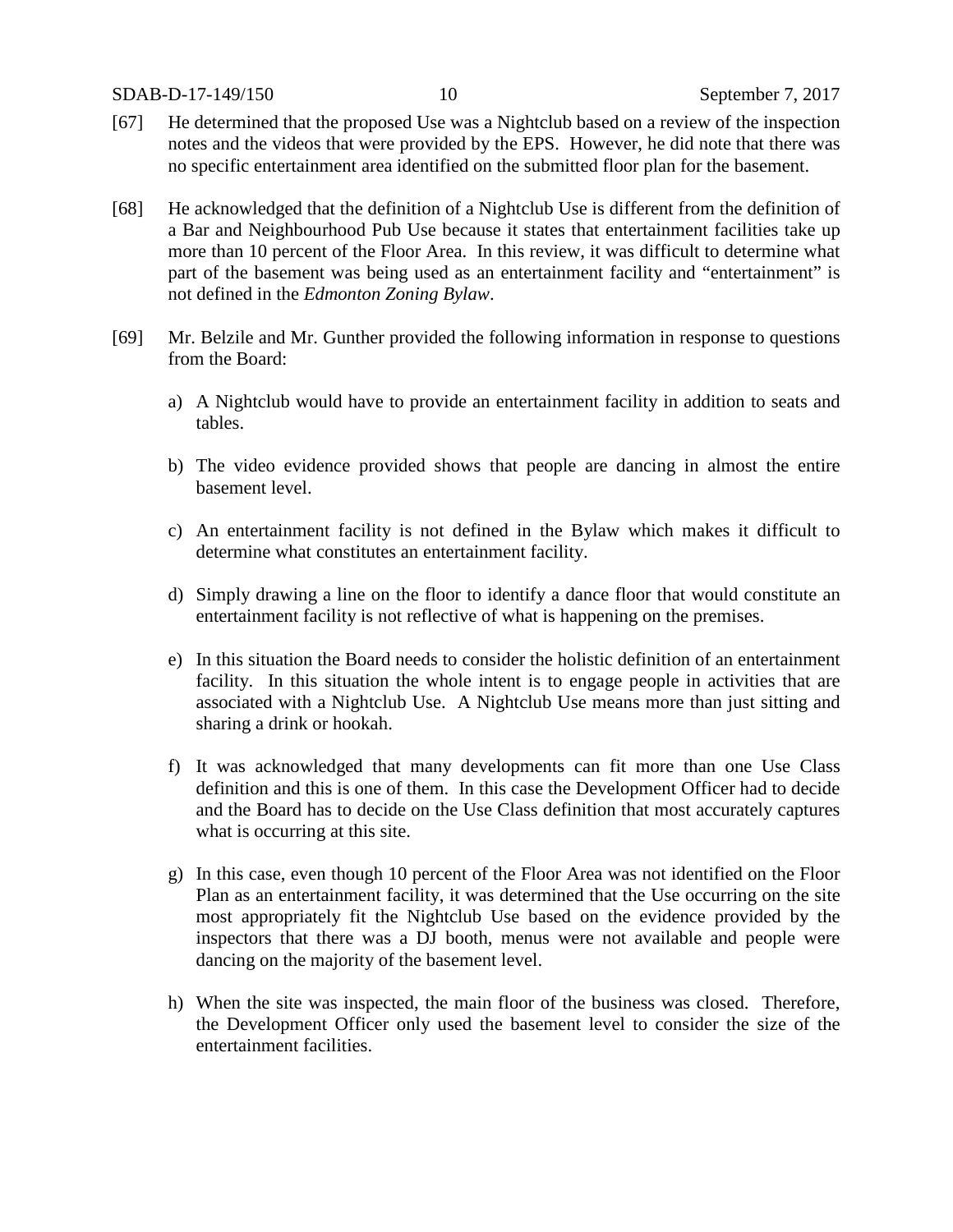- i) It was their opinion that it is difficult to craft conditions that would ensure that this establishment operated as a Bar and Neighbourhood Pub and not a Nightclub.
- j) The definitions contained in *Land Use Bylaw 5996* have been superseded by the definitions contained in the *Edmonton Zoning Bylaw*.
- k) Mr. Gunther conceded that the definitions are drafted poorly. However, when the two definitions are read together, the only real conclusion is that it was the intent of City Council that a proposed development with more than 100 persons is a Major Eating and Drinking Establishment. In order to comply with the definition of a Minor Eating and Drinking Establishment, this appeal would have to be refused or a condition would have to be imposed to limit the number of occupants.
- l) A copy of Development Permit application was referenced. It was noted that the scope of the application read "To change the Use from a Restaurant to a Bar and Neighbourhood Pub (Nyala Lounge)".
- m) However, during his review Mr. Belzile reviewed the history of the site. He noted that several violations only referenced the basement level because the main floor was closed and not accessible during the inspections. Therefore, he made the assumption that the Development Permit application was for the basement level and did not include the main floor of the building in his review.
- n) The evidence provided is that the main floor of this building operates differently than the basement level.
- o) The lighting, loud music played by a DJ and people milling around encourages people to dance wherever they want in the basement. Even though there is no designated dance floor, the facility encourages that activity and creates an expectation that this is a Nightclub.
- p) The videos provided clearly demonstrate that use as an entertainment facility even though a designated dance floor has not been identified.
- q) It was acknowledged that there is a huge subjective element to this development. However, it was the Development Officer's job and it is the Board's responsibility to determine if the proposed Use is a Bar and Neighbourhood Pub or a Nightclub. The Development Officer determined that the proposed Use is a Nightclub.
- r) It was the opinion of Legal Counsel for the Appellant that dancing could be found to be accessory to the business. The Nightclub component could be considered accessory to the Bar and Neighbourhood Pub. It was Mr. Gunther's opinion that accessory is defined as something subordinate and second in nature to the primary use, such as accessory parking for a commercial business. Labelling a use as accessory should be done sparingly and only if it is secondary to the primary use.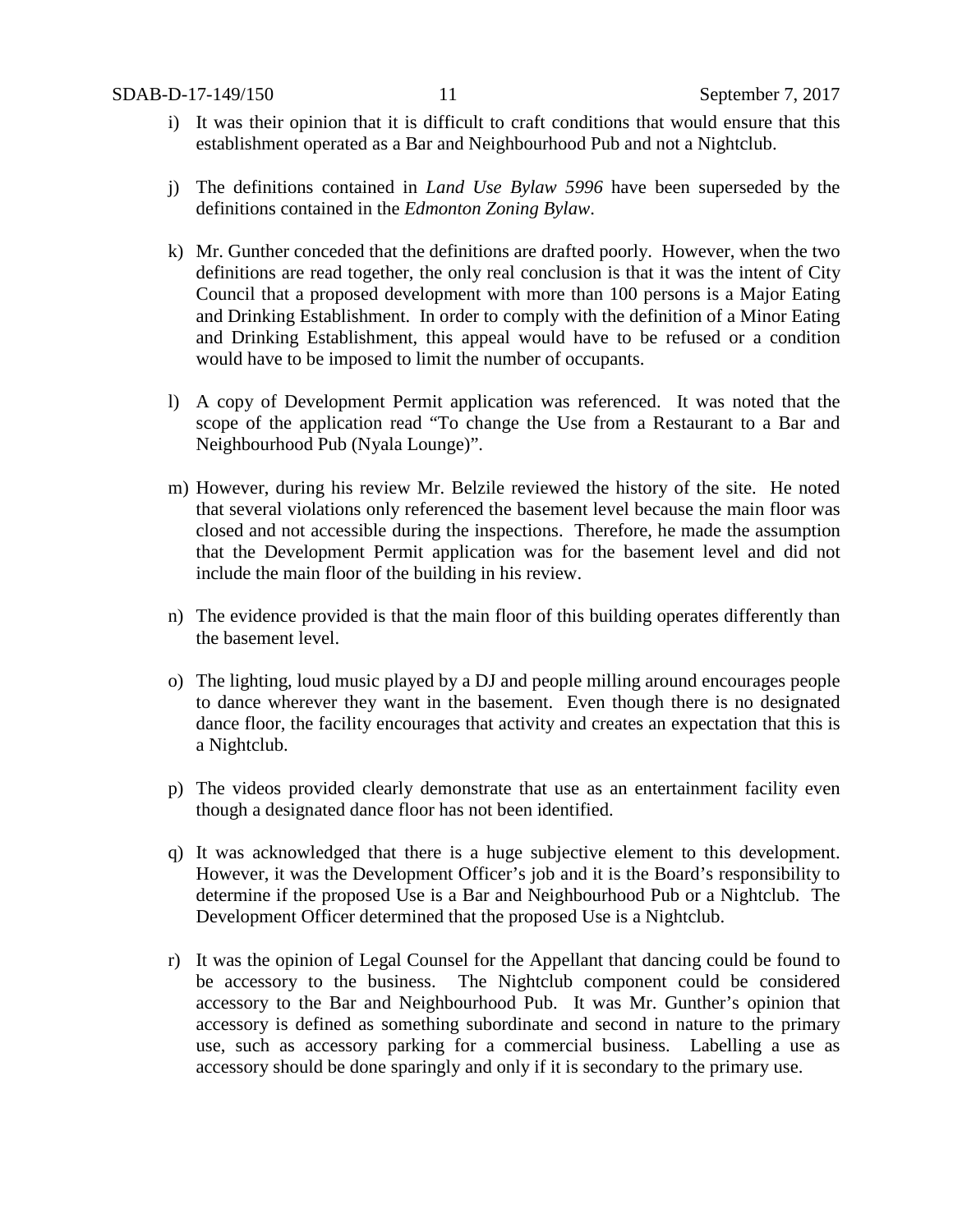- s) Section 7.4(39) defines a Nightclub (in part) as a development where the primary purpose of the facility is the sale of alcoholic beverages to the public, for consumption within the premises or off the Site, in a facility where entertainment facilities take up more than 10 percent of the Floor Area. However, the Board can substitute their definition if it is determined that an entertainment facility should be defined differently.
- t) The fact that "entertainment facility" is not defined in the *Edmonton Zoning Bylaw* provides discretion for the Development Officer to determine what constitutes an entertainment facility.
- u) It was determined that the proposed development is a Major Eating and Drinking Establishment (Nightclub) which is neither listed as a Permitted or Discretionary Use under the Boyle Street McCauley Area Redevelopment Plan.
- [70] Acting Sargent John Allan of the EPS provided photographs, marked Exhibit B, and provided the following information:
	- a) This business has been inspected on several occasions over the last year and a half following several shootings that occurred in close proximity to this site.
	- b) On six different occasions it was noted that there were over 100 patrons on the basement level of this business.
	- c) Based on his experience, when a business looks like a Nightclub and sounds like a Nightclub, it is probably a Nightclub.
	- d) A Security Guard was stationed at the basement door and the main floor has been closed. They have not seen a menu or food being served in the basement. The music is very loud and there is strobe lighting.
	- e) Although it can be difficult to distinguish a Nightclub from a Bar and Neighbourhood Pub, a determining factor is food service.
	- f) There is more of a restaurant setting on the main floor.
	- g) There is a conflict between the Alberta Gaming and Liquor Commission Licence and the Business Licence for this establishment.
- [71] Michael Doyle, City of Edmonton Development Compliance Branch submitted photographs, marked Exhibit C, and provided the following information:
	- a) He attended the site at approximately 1:00 a.m. on April 29, 2017. He met with the operational manager on site, provided a Notice of Entry and explained the reasons for the inspection.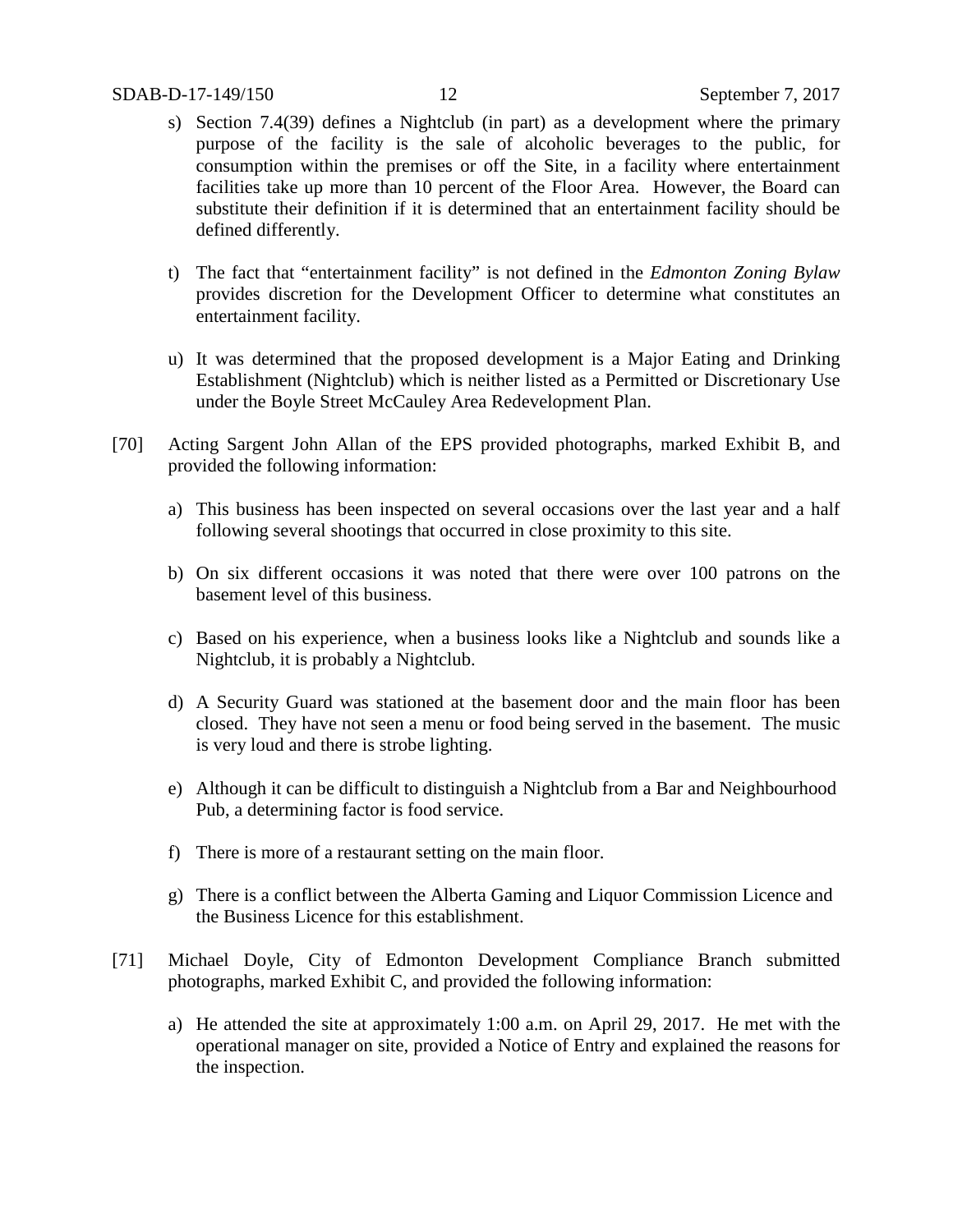- b) There was a closed sign on the front door of the restaurant on the main floor. There was some strobe lighting on the main floor but there was no one on the main floor.
- c) There were people standing or dancing at tables near the bar area in the basement. The Bartender was asked for a food menu but a menu was never provided.
- d) The inspection was done in an attempt to determine what use was occurring on the site. At the time of the inspection, there was an approved Development Permit to operate a Restaurant at this location.
- e) He acknowledged that the Use Class definitions for a Bar and Neighbourhood Pub are very similar. However, it has been his experience that the sale of food is more indicative of a Bar and Neighbourhood Pub than a Nightclub.
- f) Mr. Gunther reiterated his opinion that the role of the Board is to characterize which definition best matches the activities that are occurring on this site. It was his opinion that because there is no food service available, the characterization is pushed towards a Nightclub in this situation.
- [72] Mr. Doyle and Mr. Gunther provided the following information in response to questions from the Board:
	- a) This is a unique situation for two reasons. Firstly, the use is already occurring and a sense of how that looks has been provided. Secondly, the proposed change in Use and what is being proposed is reflective of what has been occurring at this location. The Applicant has applied for a Development Permit for an existing use.
	- b) In this case the pre-permit application activities are relevant because there is ample evidence of what the post-permit activities will be.
- [73] Mr. Paul Adams reviewed his written submission and explained the reasons for refusing the development application to develop an Outdoor Patio.
- [74] It was his assumption from conversations with Mr. Tesfay that the proposed patio would be used for the Restaurant even in light of the Development Permit application to change the Use.
- [75] The proposed development would require one additional parking space. A 17 parking space variance was approved by the Board when a Development Permit for a Restaurant was approved in 2012.
- [76] An 18 parking space variance would be required without any patio development at the rear of the building.
- [77] There is a single detached house located immediately north of the subject site. Although the main floor of the property located immediately to the south is a Professional,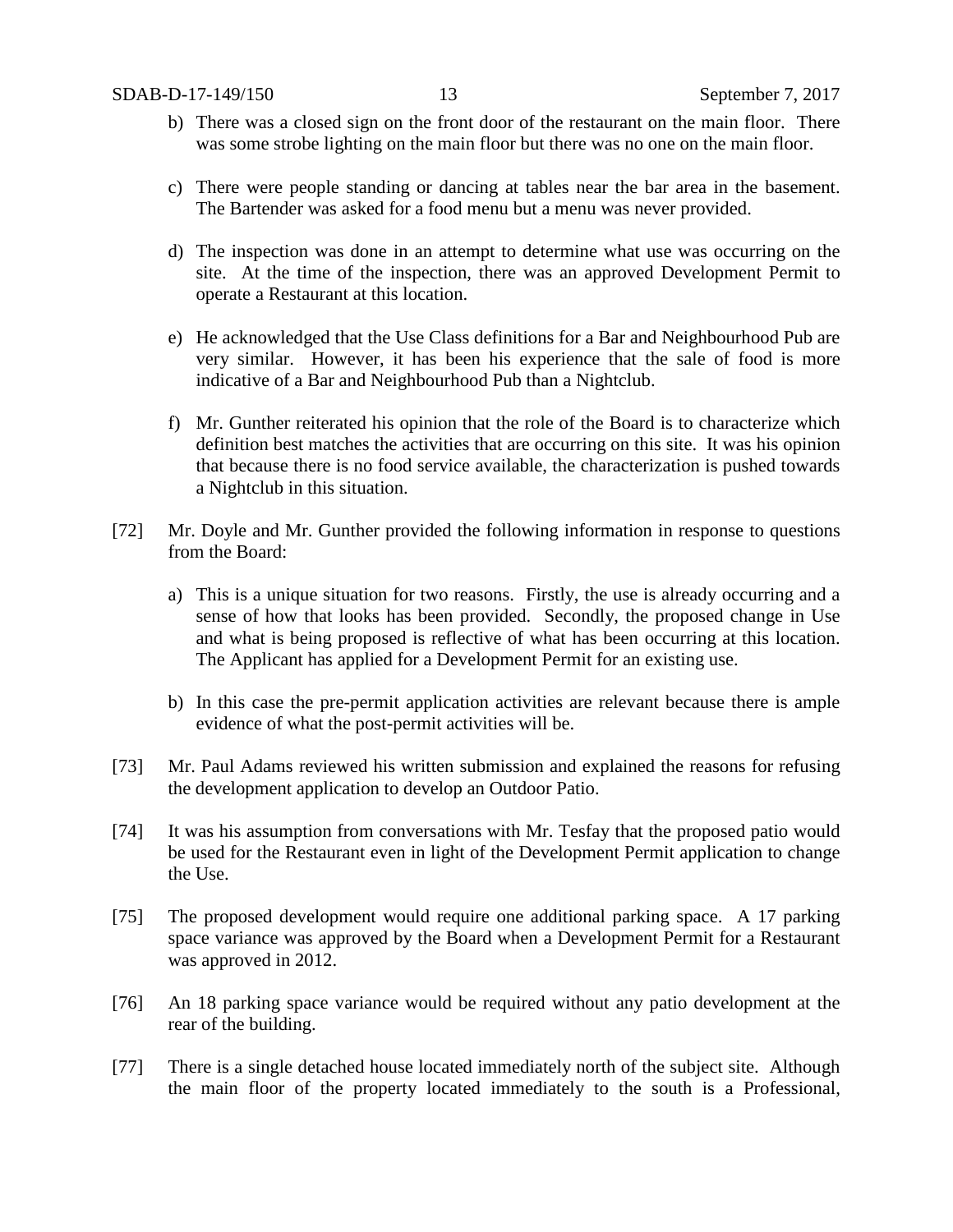Financial and Office Support Service on the main floor, there is a residential dwelling in the basement.

- [78] Section 90.1 of the *Edmonton Zoning Bylaw* states that if any Restaurant abuts or is across a Lane from a Site zoned residential or a Site with a residential development, the Restaurant shall not allow any outdoor seating on the side of the Residential Zone or development. Therefore, the proposed outdoor patio does not comply with this Section of the Bylaw.
- [79] Mr. Adams and Mr. Gunther provided the following responses to questions:
	- a) The parking variance is calculated based on the number of seats. One parking space is required for every 4 seats.
	- b) A parking variance of 17 spaces was granted when the Development Permit for a Restaurant was approved in 2012.
	- c) Section 66 of *Land Use Bylaw 5996* has to be used because it is specifically crossreferenced in the DC1 Direct Development Control Provision (Area 5).
	- d) Granting the additional variance could be a problem because of the limited availability of on street parking.
	- e) When the Restaurant was approved in 2012, it was noted that most of the street parking was taken up during the day by hospital workers and visitors and that on street parking was more available during the evening hours.
	- f) The Community League did not provide any feedback regarding the proposed development.
	- g) Fred Laux in his book, *Planning Law in Alberta*, is of the opinion that where Direct Control Provisions provide discretion to the Development Officer, this means that Council has provided incomplete direction and the Board can, therefore, substitute its own discretion for that of the Development Authority.
	- h) Mr. Gunther indicated that the Court of Appeal currently has an appeal before it with regards to this issue.
	- i) This Direct Control Provision provides a degree of discretion to the Development Officer.
	- j) Section 641 of the *Municipal Government Act* states that if the Subdivision and Development Appeal Board finds that the Development Authority did not follow the directions of Council, it may, in accordance with the directions, substitute its decision for the Development Authority's decision.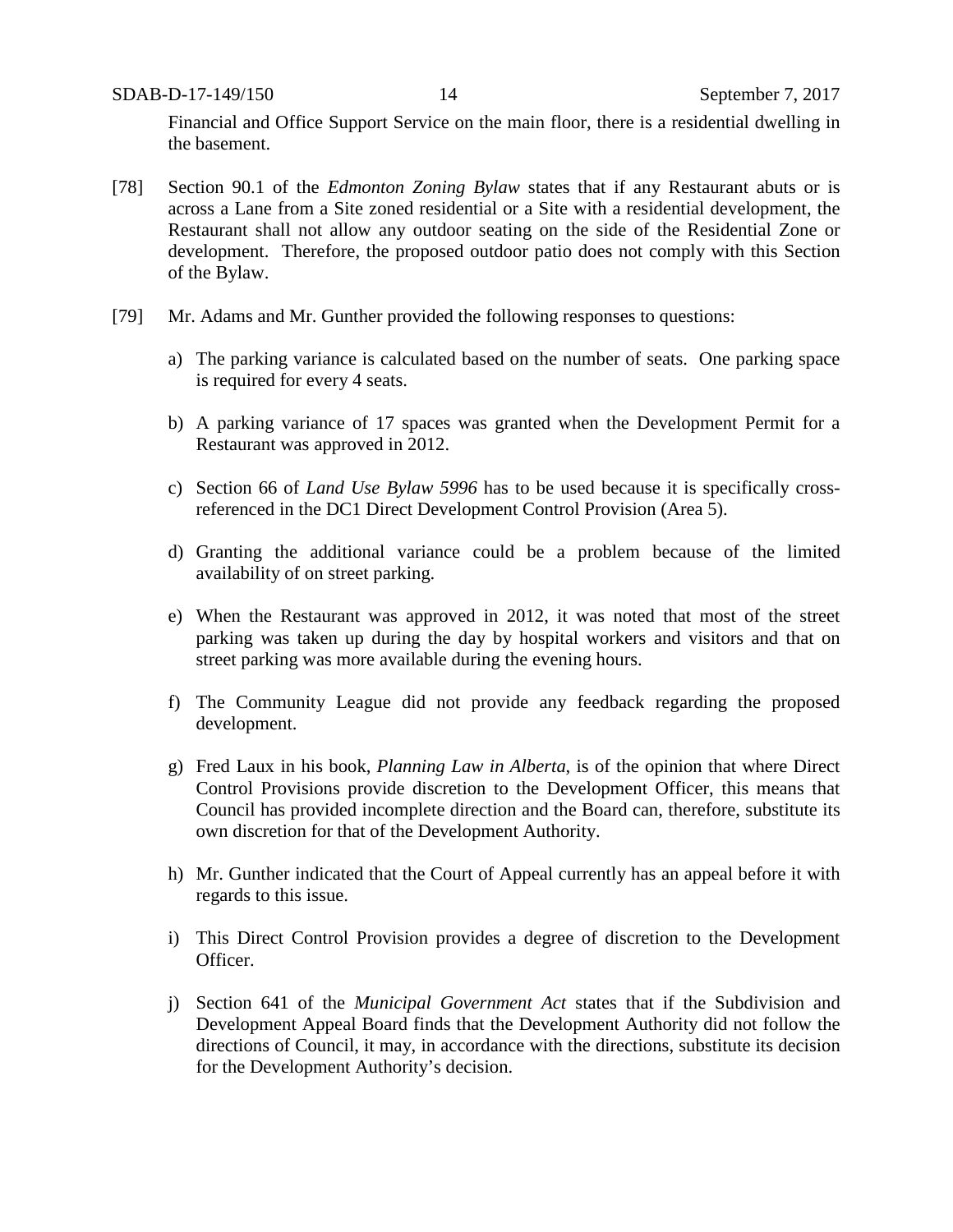- k) The best interpretation is that, in this case, the Board does not have the authority to substitute its discretion for the Development Officer's because the Development Officer followed Council's direction.
- l) The rationale of the Boyle Street McCauley Area Redevelopment Plan is to provide for a District which will promote the conservation and rehabilitation of the existing housing stock until this area is redeveloped for low intensity business uses in order to achieve the intent of Section 7.2.3 of this Plan which is to protect residential areas from conflicts with commercial uses.
- m) It was acknowledged that this neighbourhood is moving towards a more commercial zone.
- n) In this situation, the test for the Development Officer was Section 90 which addressed the intensity of the use.

# *iv)* **Rebuttal of the Appellant, Mr. Tesfay and Mr. Alwis, Legal Counsel:**

- [80] The proposed change in Use has always been intended for the entire building, not just the basement level.
- [81] The Development Officer had already refused his application before he had an opportunity to submit additional information that was requested.
- [82] Mr. Tesfay was not on site when the inspection was conducted on April 29, 2017 because of a family emergency and that is why food was not available. He provided a copy of the menu, marked Exhibit D.
- [83] The strobe and laser lighting has been removed from the basement. Music cannot be heard outside the building.
- [84] The photographs referenced by Development Compliance to illustrate overcrowding were taken on a day when a special celebration was occurring on site.
- [85] Mr. Tesfay submitted some photographs of the main floor and the basement level, marked Exhibit E to illustrate the normal occupancy.
- [86] He has made numerous changes based on the inspections conducted in an attempt to correct some of the problems identified.
- [87] Mr. Tesfay and Mr. Alwis provided the following responses to questions:
	- a) The photographs taken by the Development Compliance Inspector that showed people dancing were taken close to the bar area where people tend to congregate. However, the entire basement level is not used for dancing.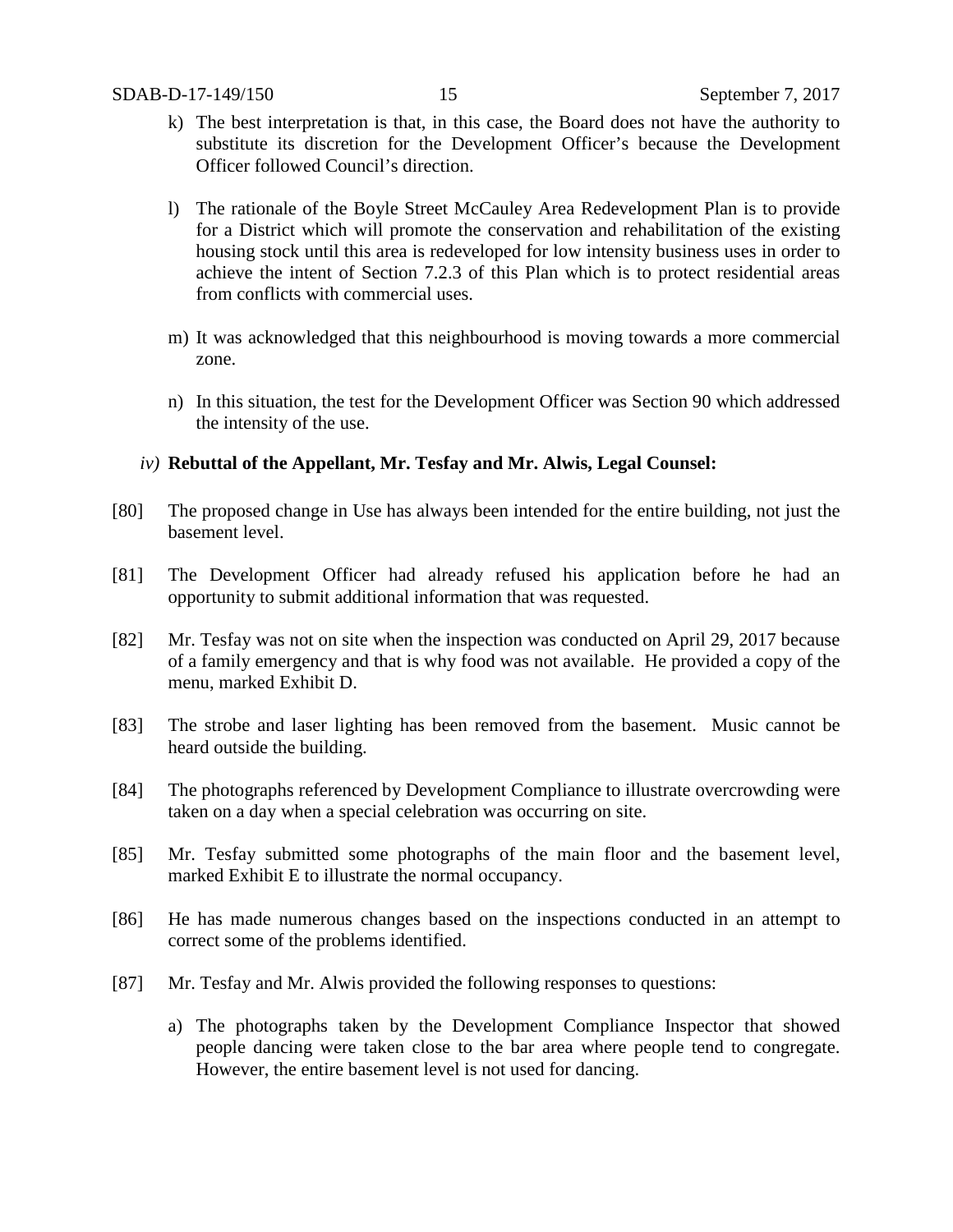- b) This was a one off situation and it will never happen again.
- c) The photographs submitted represent a compliance issue. Officers have been visiting the establishment for well over a year. Mr. Tesfay has been learning the scope and regulatory nature of managing a business that straddles two potential uses.
- d) He understands that the approved use and the operation of the business have to be consistent. Mr. Tesfay is willing to work with the EPS and City officials to ensure that this happens.
- e) Mr. Alwiss questioned the significance of the lack of food service when the inspection occurred between 1:00 and 1:30 a.m. This is not reflective of the operation of the business at other times of the day.
- f) It was his opinion that the Development Officer refused this Development Permit application based on a broad interpretation of an "entertainment facility".
- g) He acknowledged that allowing 100 occupants in the basement of the building is a compliance issue.
- h) The primary purpose of the proposed Bar and Neighbourhood Pub is to sell alcohol with the consumption of hookah.
- i) The Board has the ability to impose conditions to ensure that the proposed Bar and Neighbourhood Pub cannot be used as a Nightclub.
- j) The photographs submitted by Mr. Tesfay confirm that the establishment is much different now than when the photographs were taken by the Development Compliance team in April, 2017.

### **Decision SDAB-D-17-149**

- [88] The appeal is ALLOWED and the decision of the Development Authority is REVOKED. The development is GRANTED as applied for to the Development Authority, subject to the following CONDITIONS:
	- a) At no time shall there be more than 44 patrons (as applied for) on subject site including the main floor and the basement.
	- b) The Applicant must develop the main floor and basement in accordance with the floor plans submitted by the Applicant to the Development Officer, including but not limited to, all specified sitting areas, tables, chairs, benches, sofas and planters.
	- c) All required parking and loading facilities shall only be used for the purpose of accommodating the vehicles of clients, customers, employees, members, residents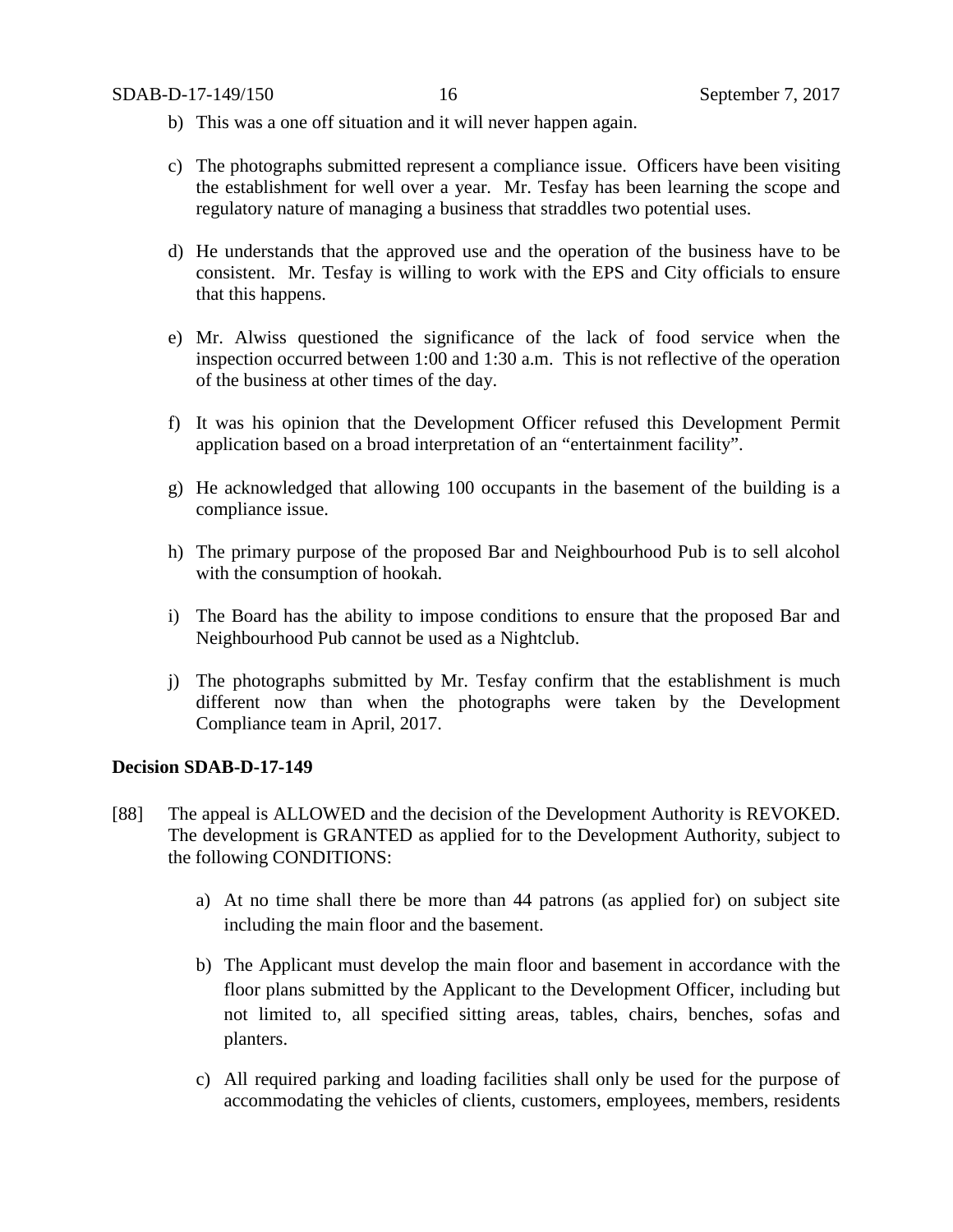or visitors in connection with the building or Use for which the parking and loading facilities are provided, and the parking and loading facilities shall not be used for driveways, access or egress, commercial repair work, display, sale or storage of goods of any kind. (Reference Section 54.1.1.c)

d) Any outdoor lighting for any development shall be located and arranged so that no direct rays of light are directed at any adjoining properties, or interfere with the effectiveness of any traffic control devices. (Reference Section 51)

# **Reasons for Decision SDAB-D-17-149**

[89] As the subject property is located in a Direct Control District, Section 641 of the *Municipal Government Act* sets out the scope of appeal as follows:

Designation of direct control districts

641(4) Despite section 685, if a decision with respect to a Development Permit application in respect of a direct control district

…

(b) is made by a development authority, the appeal is limited to whether the development authority followed the directions of council, and if the subdivision and development appeal board finds that the development authority did not follow the directions it may, in accordance with the directions, substitute its decision for the development authority's decision.

- [90] The Board must determine whether the Development Authority followed the directions of Council set out in the Direct Control provisions.
- [91] **Eating and Drinking Establishment, Minor**, is an allowed use that is listed in the DC1 Direct Development Control Provision (Area 5) that pertain to the subject site and is set out in the Boyle Street / McCauley Area Redevelopment Plan. That Use Class definition originates from the City of Edmonton *Land Use Bylaw* 5996. The Board notes that the current *Edmonton Zoning Bylaw 12800* describes how the **Eating and Drinking Establishment, Minor** use is to be interpreted since the coming into force of *Edmonton Zoning Bylaw*. Section 3.2(1) of the *Edmonton Zoning Bylaw*, states the following:

For the purpose of any Development Permit or Direct Control Provision:

e. Major Eating and Drinking Establishments is deemed to be Specialty Food Services, Restaurants, Bars and Neighbourhood Pubs and Nightclubs;

f. Minor Eating and Drinking Establishments is deemed to be: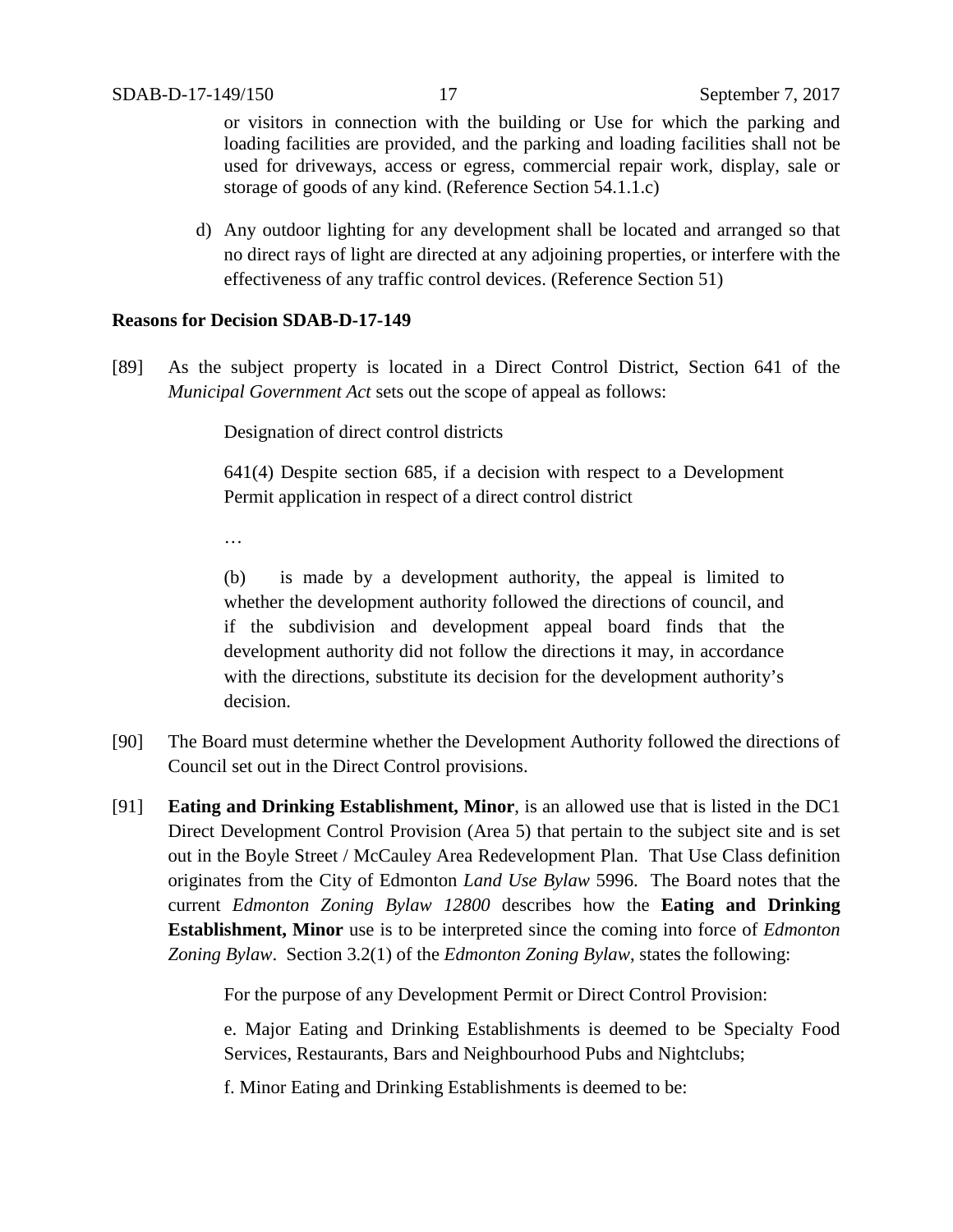- i. Specialty Food Services;
- ii. Restaurants; and
- iii. Bars and Neighbourhood Pubs for less than 100 Occupants.
- [92] This shows that under current use classification system, **Nightclub** is to be deemed a **Major Eating and Drinking Establishments** and **Bars and Neighbourhood Pubs for less than 100 Occupants** is deemed to be a **Minor Eating and Drinking Establishment**  for purpose of any Development Permit in a Direct Control provision.
- [93] The main issue before the Board was whether or not the proposed development is a **Nightclub** or a **Bar and Neighbourhood Pub** for less than 100 occupants. It was accepted by the City that if the proposed development is deemed to be a **Bar and Neighbourhood Pub,** that it would be an allowable use in the Direct Control Provision.
- [94] This requires the Board to look carefully at the definitions of **Bars and Neighbourhood Pubs** and **Nightclubs**.
- [95] Section 7.4(6) of the *Edmonton Zoning Bylaw* states: "**Bars and Neighbourhood Pubs** means development where the primary purpose of the facility is the sale of alcoholic beverages to the public, for consumption within the premises or off the Site. This Use typically has a limited menu and minors are prohibited from patronizing the establishment during at least some portion of the hours of operation. Typical Uses include neighbourhood pubs, bars, beverage rooms, and cocktail lounges. This Use does not include Cannabis Lounges."
- [96] Section 7.4(39) of the *Edmonton Zoning Bylaw* states: "**Nightclubs** means development where the primary purpose of the facility is the sale of alcoholic beverages to the public, for consumption within the premises or off the Site, in a facility where entertainment facilities take up more than 10 percent of the Floor Area. This Use typically has a limited menu from a partially equipped kitchen/preparation area and prohibits minors from lawfully utilizing the facility. Typical Uses include dance clubs, cabarets, nightclubs, lounges, neighbourhood pubs and bars, beverage rooms, and cocktail lounges. This Use does not include Cannabis Lounges."
- [97] The opening sentences in both definitions are very similar. Both Uses have limited menus and their primary purpose is the sale of alcoholic beverages to the public. A typical use for a Nightclub includes neighbourhood pubs and bars. A key difference in the definitions is that the following phrase is added to the definition of **Nightclub**: "in a facility where entertainment facilities take up more than 10 percent of the Floor Area." This is the primary distinguishing feature between **Bars and Neighbourhood Pubs** and **Nightclubs**.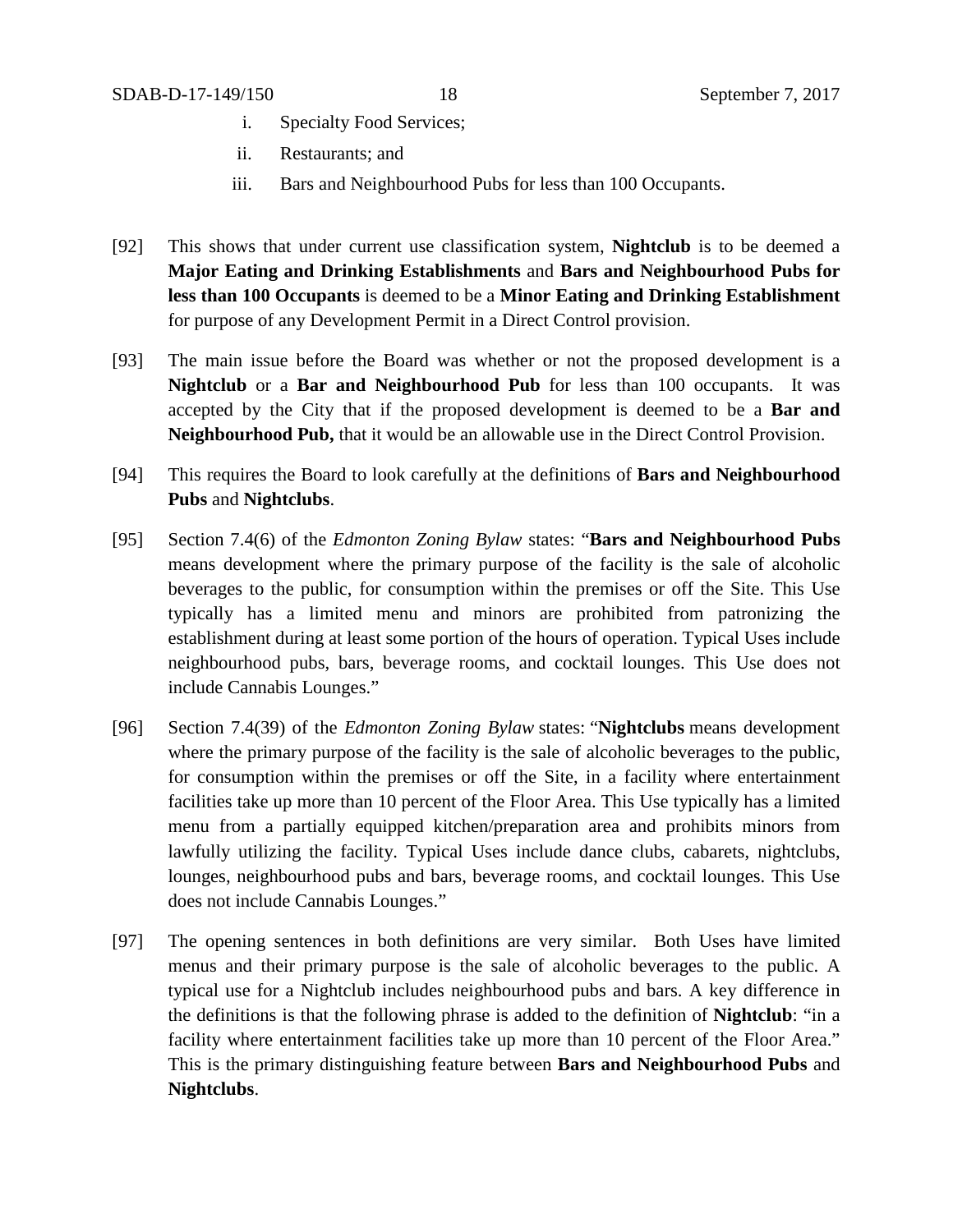- [98] The term "entertainment facility" is not defined. However, the use of the word "facility" and the fact that a specific percentage of Floor Area is referenced indicates that the plans for a Nightclub should show a space that is dedicated to entertainment activities such as a band stand, DJ booth, dance floor, stage or the like.
- [99] The plans submitted by the Appellant do not reveal any such entertainment facilities. In fact, both the main floor and basement floor plans show service counter areas, hallways to washrooms and sitting areas with tables and chairs.
- [100] In his reasons for refusal of the Development Permit, the Development Officer noted that a site inspection had shown that the area on the floor plan with planters was being used as a dance floor. However, the evidence presented to the Board is that this area is considerably less than 10 percent of the Floor Area of the proposed development.
- [101] At the hearing, the City presented evidence based upon past incidences at the subject site (which currently has Development Permit for a **Restaurant**) where numerous people have been dancing or standing between seating areas. The Development Officer felt that this showed the entire basement level was being used as an entertainment facility.
- [102] The Board finds that this characterization is incorrect. As was noted above, the use of the phrase "entertainment facility" in the definition of **Nightclub** indicates that a space must be dedicated to entertainment, not just used incidentally for this purpose. The spaces between the tables and the area where the planters are cannot be characterized as an "entertainment facility" simply because patrons occasionally dance there.
- [103] The Development Officer appears to believe that, because there will be dancing on the premises, this indicates that the proposed Use is a **Nightclub**. If the definition of **Bars and Neighbourhood Pubs** and **Nightclubs** made it clear that dancing is allowed in one but not the other, perhaps the decision of the Development Officer would have been correct. But given that there are no entertainment facilities on the plans, much less any that take up more than 10 percent of Floor Area, the subject development as set out in the subject plan cannot be defined as a **Nightclub**. The appropriate Use is **Bar and Neighbourhood Pub**. Once the Board finds the proposed development is a **Bar and Neighbourhood Pubs** it is therefore **Eating and Drinking Establishment, Minor** and an allowed Use listed in the DC1 provision.
- [104] For those reasons, the Board finds the Development Authority failed to follow the directions of Council by incorrectly characterizing the Use of the proposed development. Council's direction is to allow an **Eating and Drinking Establishment, Minor**, and Council included **Eating and Drinking Establishment, Minor** to include **Bar and Neighbourhood Pub.**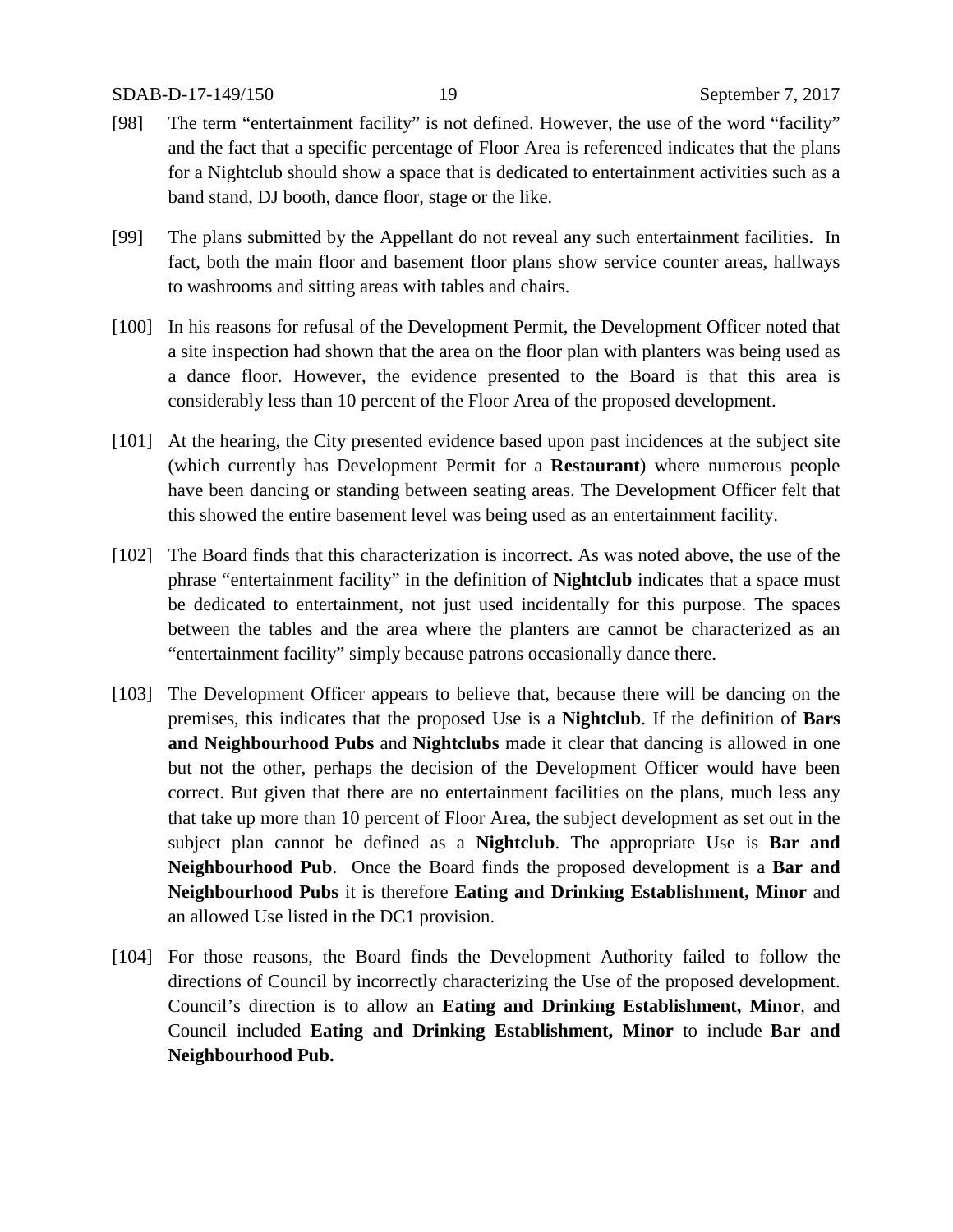## SDAB-D-17-149/150 20 September 7, 2017

- [105] It is important to note that what is before the Board is an application that explicit on its face is for a **Bar and Neighbourhood Pub** and contains plans that meet the definition of **Bar and Neighbourhood Pub**. What has or has not occurred at the subject site prior to this hearing has not changed what has been applied for and what this Board is granting.
- [106] The conditions the Board placed on the permit will ensure that no entertainment facilities exceeding 10 percent of the Floor Area will be developed as the Board has required that floor plans as submitted not be altered.
- [107] This Board granted a permit for a Restaurant to operate on the subject site in SDAB-D-12-137. At that time, the Board granted a parking variance of 17 Parking Spaces. The Development Officer confirmed that changing the use from a **Restaurant** to **Bar and Neighbourhood Pub** will not alter the required parking needs under section 66 of the *Land Use Bylaw,* which is specially referenced in section 4 (Section 8.4.16.4) of the Direct Control. As a result, the Board finds that this variance is appropriate for the same reasons set out in that decision.
- [108] Another reason the Development Officer gave for refusing the Development Permit was that it would not achieve the policy objective set out in Section 7.2.3 of the Boyle Street McCauley Area Redevelopment Plan (the "ARP") "to protect residential areas from conflict with commercial uses." The Board finds that the Development Officer did not follow the directions of Council because he took this one provision in the ARP out of context with other provisions.
- [109] Section 7.2.3 of the ARP deals with Sub-Area 1, the Chinatown North Special Commercial Sub-Area, where the proposed development is located.
- [110] The ARP states at page 62: "The land use concept for Chinatown North envisions eventual redevelopment of the entire area for general business uses and low intensity business uses, the latter along the east side of 97 Street where commercial uses are adjacent to residential development. In the interim period, the existing housing north of 107A Avenue would be conserved for housing or allowed to be converted for commercial or mixed commercial residential uses."
- [111] The first four Objectives for Chinatown North are as follows:
	- 1. To provide a primary area for a commercial development that will take advantage of the area's proximity to the Downtown and the existing multicultural elements.
	- 2. To maintain commercial development in the area at a much smaller scale than that found in the adjacent Downtown and to develop a strong pedestrian shopping experience.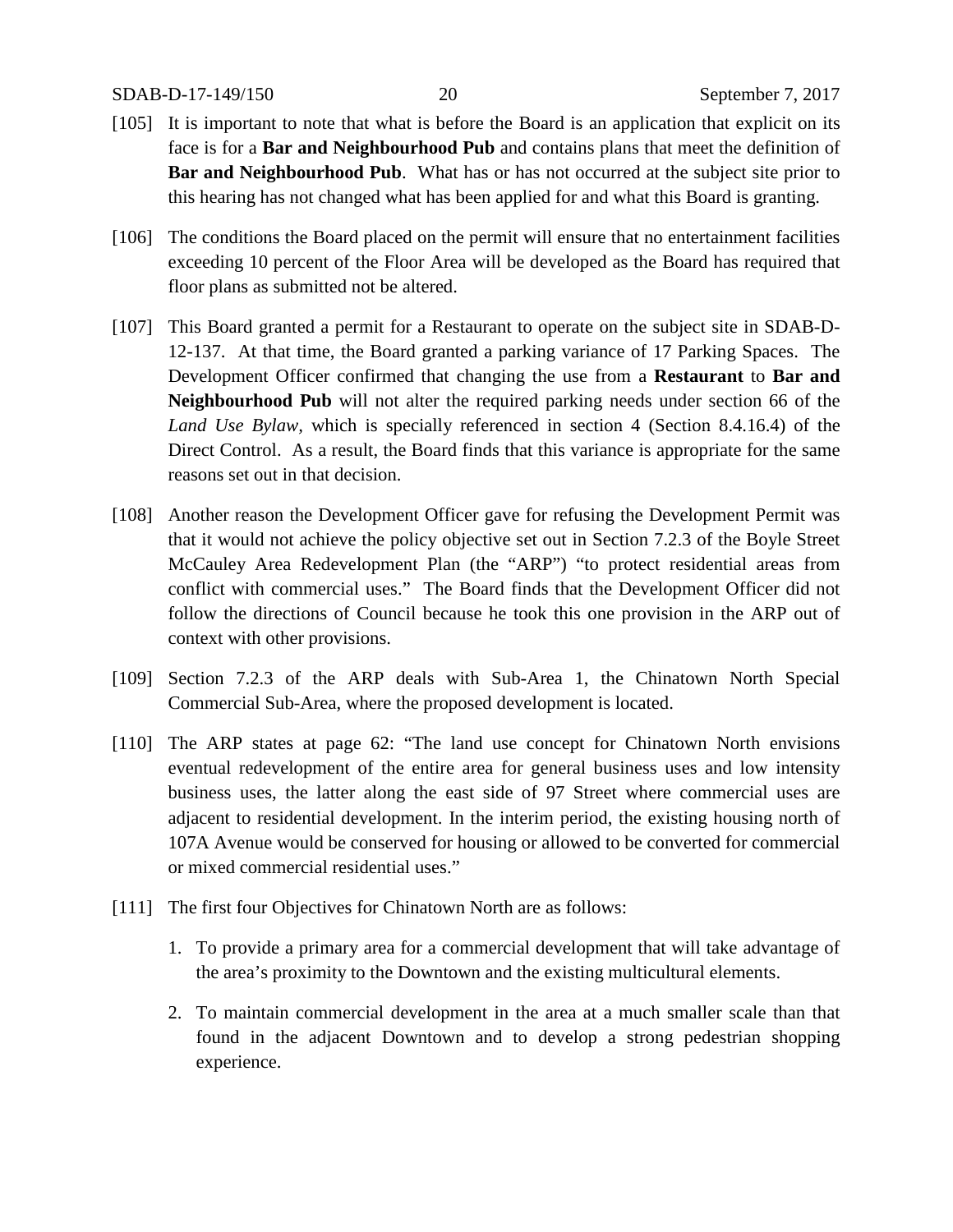- 3. To provide an area for future commercial expansion while permitting the conservation of existing, viable housing stock for residential uses or conversion to commercial or mixed uses.
- 4. To protect residential areas from conflict with commercial uses.
- [112] By focusing only on Objective 4, the Development Officer ignored the fact that Chinatown North is ultimately intended to be an area for commercial development, such as the proposed **Bar and Neighbourhood Pub**. Further, no evidence was presented to the Board that the past use of the facility, which the Appellant acknowledged was the type of use that would continue to be made if a Development Permit is issued, has conflicted with nearby residential uses. To the contrary, the Appellant presented evidence that his neighbours support the continuation of the past use. Accordingly, the Development Officer did not follow the directions of Council.
- [113] For the above reasons, this appeal is allowed and the Development is granted.

# **Decision SDAB-D-17-150**

[114] The appeal is DENIED and the decision of the Development Authority is CONFIRMED. The development is REFUSED.

# **Reasons for Decision SDAB-D-17-150**

- [115] This was an application to develop an outdoor patio to Restaurant now approved as Bar and Neighbourhood Pub.
- [116] As the subject property is located in a Direct Control District, Section 641 of the *Municipal Government* Act sets out the scope of appeal as follows:

Designation of direct control districts

641(4) Despite section 685, if a decision with respect to a Development Permit application in respect of a direct control district

…

(b) is made by a development authority, the appeal is limited to whether the development authority followed the directions of council, and if the subdivision and development appeal board finds that the development authority did not follow the directions it may, in accordance with the directions, substitute its decision for the development authority's decision.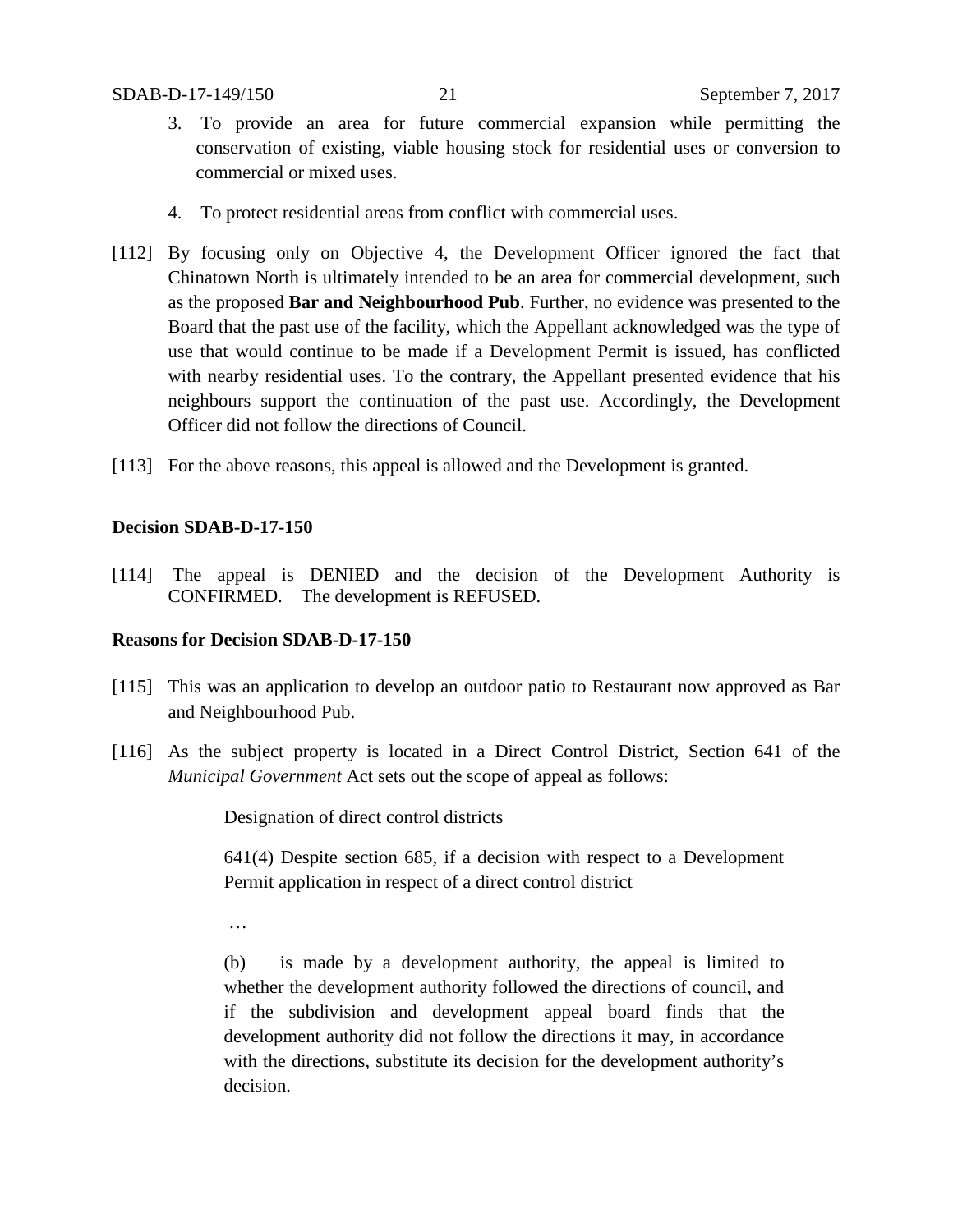- [117] The Board must determine whether the Development Authority followed the directions of Council set out in the Direct Control provisions.
- [118] Section 710.4(5) of the *Edmonton Zoning Bylaw* states that "all regulations in this Bylaw shall apply to development in the Direct Development Control Provision, unless such regulations are specifically excluded or modified in a Direct Development Control Provision."
- [119] Accordingly this application must be assessed pursuant to terms of section 90 of the *Edmonton Zoning Bylaw* which are as follows:

### **Section 90 states the following:**

*Outdoor Seating Associated With Specialty Food Services, Restaurants, Bars and Neighbourhood Pubs, and Nightclubs*

- 1. If any [Specialty Food Service, Restaurant,](javascript:void(0);) [Bar and Neighbourhood Pub](javascript:void(0);) or [Nightclub](javascript:void(0);) abuts or is across a Lane from a Site zoned residential or a Site with a residential development, the Development Officer shall draw a line parallel to the boundary or Lane separating each such residential development or Zone and bisecting the Site containing the Specialty Food Service, Restaurant, Bar and Neighbourhood Pub or Nightclub Uses and shall not allow any outdoor seating on the side of any such line that is closest to the Residential Zone or development.
- [120] The evidence before the Board was that there are residential developments abutting the subject site on both the north and south boundaries of the subject properties. As a result section 90 forbids the construction of outdoor seating area on either north or south of the subject site. Accordingly the proposed outdoor seating area does not comply with section 90. As a result, the Development Officer followed the directions of Council by denying the application for the Outdoor Patio.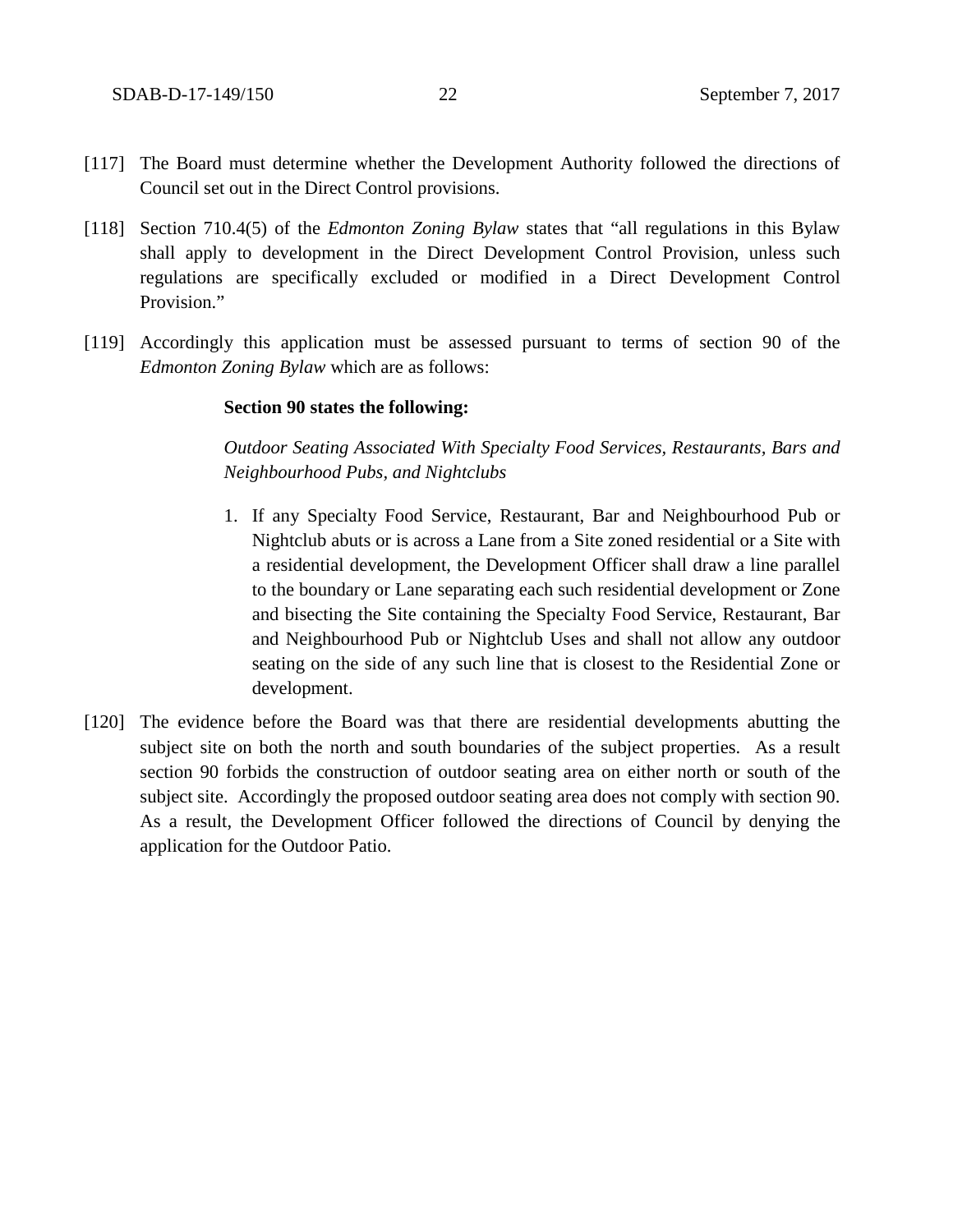[121] Therefore pursuant to Section 641, this appeal is denied.

Mr. I. Wachowicz, Chairman Subdivision and Development Appeal Board

Board members in attendance: Mr. M. Young, Mr. A. Nagy, Mr. A. Bolstad, Mr. J. Kindrake